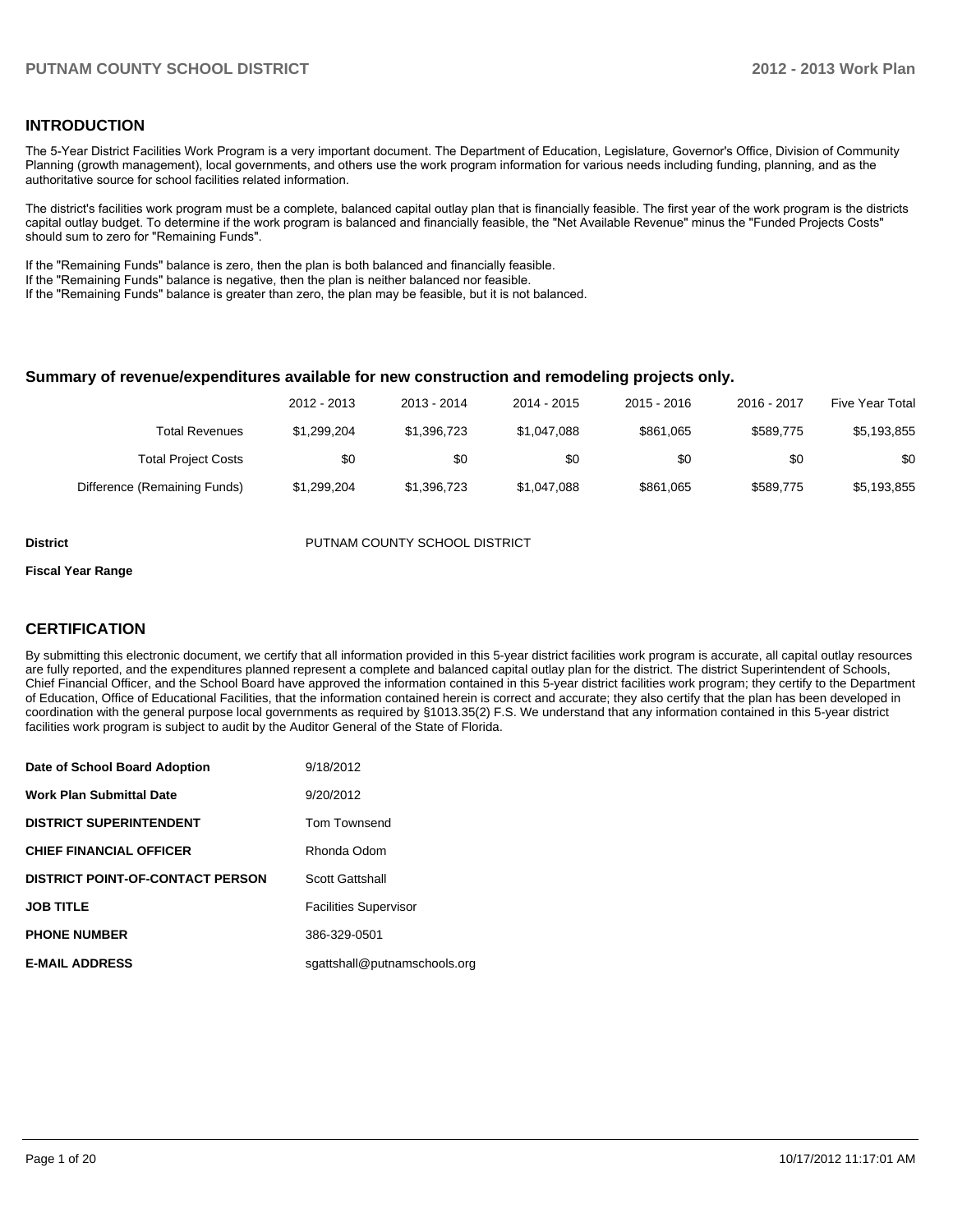# **Expenditures**

#### **Expenditure for Maintenance, Repair and Renovation from 1.50-Mills and PECO**

Annually, prior to the adoption of the district school budget, each school board must prepare a tentative district facilities work program that includes a schedule of major repair and renovation projects necessary to maintain the educational and ancillary facilities of the district.

|                | Item                                                                                                                                                                                                                                                                                                                                                                                                                                                                                                                                                                                                                                                                                                                   |           | 2013 - 2014<br>Projected | 2014 - 2015<br>Projected | 2015 - 2016<br>Projected | 2016 - 2017<br>Projected | Total     |  |  |  |  |
|----------------|------------------------------------------------------------------------------------------------------------------------------------------------------------------------------------------------------------------------------------------------------------------------------------------------------------------------------------------------------------------------------------------------------------------------------------------------------------------------------------------------------------------------------------------------------------------------------------------------------------------------------------------------------------------------------------------------------------------------|-----------|--------------------------|--------------------------|--------------------------|--------------------------|-----------|--|--|--|--|
| <b>HVAC</b>    |                                                                                                                                                                                                                                                                                                                                                                                                                                                                                                                                                                                                                                                                                                                        | \$109,000 | \$106,000                | \$150,000                | \$150,000                | \$155,000                | \$670,000 |  |  |  |  |
|                | BROWNING PEARCE ELEMENTARY (NEW), BROWNING PEARCE ELEMENTARY (OLD), C H PRICE MIDDLE, CRESCENT CITY JUNIOR<br>Locations:<br>SENIOR HIGH, DISTRICT RESOURCE CENTER, ELEANOR H MILLER SCHOOL, GEORGE C. MILLER INTERMEDIATE, INTERLACHEN<br>ELEMENTARY, INTERLACHEN SENIOR HIGH, JAMES A LONG ELEMENTARY, KELLEY SMITH ELEMENTARY, MELLON ELEMENTARY,<br>MELROSE ELEMENTARY, MIDDLETON BURNEY ELEMENTARY, NORTH EAST FLORIDA EDUCATION CONSORTIUM, OCHWILLA<br>ELEMENTARY, PALATKA SENIOR HIGH, PUTNAM SUPERINTENDENT'S OFFICE, Q I ROBERTS MIDDLE, ROBERT H JENKINS JR<br>MIDDLE, SCHOOL MAINTENANCE, W H BEASLEY MIDDLE, WILLIAM D MOSELEY ELEMENTARY (OLD), William D. Moseley Elementary<br>(NEW) (aka River Breeze) |           |                          |                          |                          |                          |           |  |  |  |  |
| Flooring       |                                                                                                                                                                                                                                                                                                                                                                                                                                                                                                                                                                                                                                                                                                                        | \$5,500   | \$5,000                  | \$15,000                 | \$15,000                 | \$15,000                 | \$55,500  |  |  |  |  |
| Locations:     | BROWNING PEARCE ELEMENTARY (NEW), BROWNING PEARCE ELEMENTARY (OLD), C H PRICE MIDDLE, CRESCENT CITY JUNIOR<br>SENIOR HIGH, DISTRICT RESOURCE CENTER, ELEANOR H MILLER SCHOOL, GEORGE C. MILLER INTERMEDIATE, INTERLACHEN<br>ELEMENTARY, INTERLACHEN SENIOR HIGH, JAMES A LONG ELEMENTARY, KELLEY SMITH ELEMENTARY, MELLON ELEMENTARY,<br>MELROSE ELEMENTARY, MIDDLETON BURNEY ELEMENTARY, NORTH EAST FLORIDA EDUCATION CONSORTIUM, OCHWILLA<br>ELEMENTARY, PALATKA SENIOR HIGH, PUTNAM SUPERINTENDENT'S OFFICE, Q I ROBERTS MIDDLE, ROBERT H JENKINS JR<br>MIDDLE, SCHOOL MAINTENANCE, W H BEASLEY MIDDLE, WILLIAM D MOSELEY ELEMENTARY (OLD), William D. Moseley Elementary<br>(NEW) (aka River Breeze)               |           |                          |                          |                          |                          |           |  |  |  |  |
| Roofing        |                                                                                                                                                                                                                                                                                                                                                                                                                                                                                                                                                                                                                                                                                                                        | \$30,000  | \$30,000                 | \$50,000                 | \$50,000                 | \$54,000                 | \$214,000 |  |  |  |  |
| Locations:     | BROWNING PEARCE ELEMENTARY (NEW), BROWNING PEARCE ELEMENTARY (OLD), C H PRICE MIDDLE, CRESCENT CITY JUNIOR<br>SENIOR HIGH, DISTRICT RESOURCE CENTER, ELEANOR H MILLER SCHOOL, GEORGE C. MILLER INTERMEDIATE, INTERLACHEN<br>ELEMENTARY, INTERLACHEN SENIOR HIGH, JAMES A LONG ELEMENTARY, KELLEY SMITH ELEMENTARY, MELLON ELEMENTARY,<br>MELROSE ELEMENTARY, MIDDLETON BURNEY ELEMENTARY, NORTH EAST FLORIDA EDUCATION CONSORTIUM, OCHWILLA<br>ELEMENTARY, PALATKA SENIOR HIGH, PUTNAM SUPERINTENDENT'S OFFICE, Q I ROBERTS MIDDLE, ROBERT H JENKINS JR<br>MIDDLE, SCHOOL MAINTENANCE, W H BEASLEY MIDDLE, WILLIAM D MOSELEY ELEMENTARY (OLD), William D. Moseley Elementary<br>(NEW) (aka River Breeze)               |           |                          |                          |                          |                          |           |  |  |  |  |
| Safety to Life |                                                                                                                                                                                                                                                                                                                                                                                                                                                                                                                                                                                                                                                                                                                        | \$20,000  | \$19,000                 | \$25,000                 | \$29,000                 | \$30,000                 | \$123,000 |  |  |  |  |
| Locations:     | BROWNING PEARCE ELEMENTARY (NEW), BROWNING PEARCE ELEMENTARY (OLD), C H PRICE MIDDLE, CRESCENT CITY JUNIOR<br>SENIOR HIGH, DISTRICT RESOURCE CENTER, ELEANOR H MILLER SCHOOL, GEORGE C. MILLER INTERMEDIATE, INTERLACHEN<br>ELEMENTARY, INTERLACHEN SENIOR HIGH, JAMES A LONG ELEMENTARY, KELLEY SMITH ELEMENTARY, MELLON ELEMENTARY,<br>MELROSE ELEMENTARY. MIDDLETON BURNEY ELEMENTARY. NORTH EAST FLORIDA EDUCATION CONSORTIUM. OCHWILLA<br>ELEMENTARY, PALATKA SENIOR HIGH, PUTNAM SUPERINTENDENT'S OFFICE, Q I ROBERTS MIDDLE, ROBERT H JENKINS JR<br>MIDDLE, SCHOOL MAINTENANCE, W H BEASLEY MIDDLE, WILLIAM D MOSELEY ELEMENTARY (OLD), William D. Moseley Elementary<br>(NEW) (aka River Breeze)               |           |                          |                          |                          |                          |           |  |  |  |  |
| Fencing        |                                                                                                                                                                                                                                                                                                                                                                                                                                                                                                                                                                                                                                                                                                                        | \$1,000   | \$1,000                  | \$0                      | \$1,000                  | \$1,000                  | \$4,000   |  |  |  |  |
| Locations:     | BROWNING PEARCE ELEMENTARY (NEW), BROWNING PEARCE ELEMENTARY (OLD), C H PRICE MIDDLE, CRESCENT CITY JUNIOR<br>SENIOR HIGH, DISTRICT RESOURCE CENTER, ELEANOR H MILLER SCHOOL, GEORGE C. MILLER INTERMEDIATE, INTERLACHEN<br>ELEMENTARY, INTERLACHEN SENIOR HIGH, JAMES A LONG ELEMENTARY, KELLEY SMITH ELEMENTARY, MELLON ELEMENTARY,<br>MELROSE ELEMENTARY, MIDDLETON BURNEY ELEMENTARY, NORTH EAST FLORIDA EDUCATION CONSORTIUM, OCHWILLA<br>ELEMENTARY, PALATKA SENIOR HIGH, PUTNAM SUPERINTENDENT'S OFFICE, Q I ROBERTS MIDDLE, ROBERT H JENKINS JR<br>MIDDLE, SCHOOL MAINTENANCE, W H BEASLEY MIDDLE, WILLIAM D MOSELEY ELEMENTARY (OLD), William D. Moseley Elementary<br>(NEW) (aka River Breeze)               |           |                          |                          |                          |                          |           |  |  |  |  |
| Parking        |                                                                                                                                                                                                                                                                                                                                                                                                                                                                                                                                                                                                                                                                                                                        | \$500     | \$500                    | \$0]                     | \$1,000                  | \$1,000                  | \$3,000   |  |  |  |  |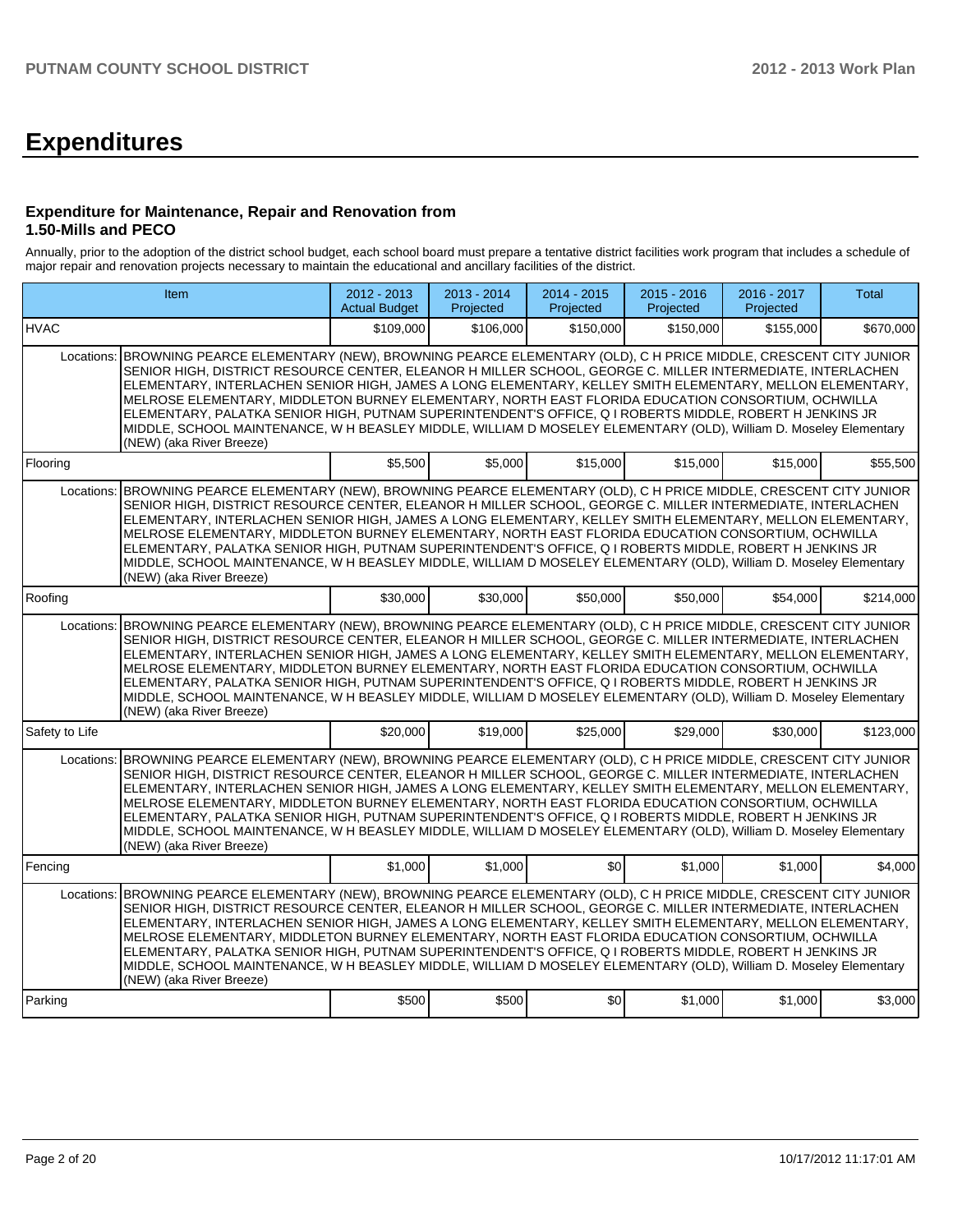|                                  | Locations: BROWNING PEARCE ELEMENTARY (NEW), BROWNING PEARCE ELEMENTARY (OLD), C H PRICE MIDDLE, CRESCENT CITY JUNIOR<br>SENIOR HIGH, DISTRICT RESOURCE CENTER, ELEANOR H MILLER SCHOOL, GEORGE C. MILLER INTERMEDIATE, INTERLACHEN<br>ELEMENTARY, INTERLACHEN SENIOR HIGH, JAMES A LONG ELEMENTARY, KELLEY SMITH ELEMENTARY, MELLON ELEMENTARY,<br>MELROSE ELEMENTARY, MIDDLETON BURNEY ELEMENTARY, NORTH EAST FLORIDA EDUCATION CONSORTIUM, OCHWILLA<br>ELEMENTARY, PALATKA SENIOR HIGH, PUTNAM SUPERINTENDENT'S OFFICE, Q I ROBERTS MIDDLE, ROBERT H JENKINS JR<br>MIDDLE, SCHOOL MAINTENANCE, W H BEASLEY MIDDLE, WILLIAM D MOSELEY ELEMENTARY (OLD), William D. Moseley Elementary<br>(NEW) (aka River Breeze)                      |           |           |           |           |           |             |
|----------------------------------|------------------------------------------------------------------------------------------------------------------------------------------------------------------------------------------------------------------------------------------------------------------------------------------------------------------------------------------------------------------------------------------------------------------------------------------------------------------------------------------------------------------------------------------------------------------------------------------------------------------------------------------------------------------------------------------------------------------------------------------|-----------|-----------|-----------|-----------|-----------|-------------|
| Electrical                       |                                                                                                                                                                                                                                                                                                                                                                                                                                                                                                                                                                                                                                                                                                                                          | \$10,000  | \$10,000  | \$10,000  | \$10,000  | \$10,000  | \$50,000    |
|                                  | Locations: BROWNING PEARCE ELEMENTARY (NEW), BROWNING PEARCE ELEMENTARY (OLD), C H PRICE MIDDLE, CRESCENT CITY JUNIOR<br>SENIOR HIGH, DISTRICT RESOURCE CENTER, ELEANOR H MILLER SCHOOL, GEORGE C. MILLER INTERMEDIATE, INTERLACHEN<br>ELEMENTARY, INTERLACHEN SENIOR HIGH, JAMES A LONG ELEMENTARY, KELLEY SMITH ELEMENTARY, MELLON ELEMENTARY,<br>MELROSE ELEMENTARY, MIDDLETON BURNEY ELEMENTARY, NORTH EAST FLORIDA EDUCATION CONSORTIUM, OCHWILLA<br>ELEMENTARY, PALATKA SENIOR HIGH, PUTNAM SUPERINTENDENT'S OFFICE, Q I ROBERTS MIDDLE, ROBERT H JENKINS JR<br>MIDDLE, SCHOOL MAINTENANCE, W H BEASLEY MIDDLE, WILLIAM D MOSELEY ELEMENTARY (OLD), William D. Moseley Elementary<br>(NEW) (aka River Breeze)                      |           |           |           |           |           |             |
| Fire Alarm                       |                                                                                                                                                                                                                                                                                                                                                                                                                                                                                                                                                                                                                                                                                                                                          | \$10,000  | \$10,000  | \$15,000  | \$15,000  | \$10,000  | \$60,000    |
|                                  | Locations: BROWNING PEARCE ELEMENTARY (NEW), BROWNING PEARCE ELEMENTARY (OLD), C H PRICE MIDDLE, CRESCENT CITY JUNIOR<br>SENIOR HIGH, DISTRICT RESOURCE CENTER, ELEANOR H MILLER SCHOOL, GEORGE C. MILLER INTERMEDIATE, INTERLACHEN<br>ELEMENTARY, INTERLACHEN SENIOR HIGH, JAMES A LONG ELEMENTARY, KELLEY SMITH ELEMENTARY, MELLON ELEMENTARY,<br>MELROSE ELEMENTARY, MIDDLETON BURNEY ELEMENTARY, NORTH EAST FLORIDA EDUCATION CONSORTIUM, OCHWILLA<br>ELEMENTARY, PALATKA SENIOR HIGH, PUTNAM SUPERINTENDENT'S OFFICE, Q I ROBERTS MIDDLE, ROBERT H JENKINS JR<br>MIDDLE, SCHOOL MAINTENANCE, W H BEASLEY MIDDLE, WILLIAM D MOSELEY ELEMENTARY (OLD), William D. Moseley Elementary<br>(NEW) (aka River Breeze)                      |           |           |           |           |           |             |
| Telephone/Intercom System        |                                                                                                                                                                                                                                                                                                                                                                                                                                                                                                                                                                                                                                                                                                                                          | \$500     | \$500     | \$0       | \$0       | \$0       | \$1,000     |
|                                  | Locations: BROWNING PEARCE ELEMENTARY (NEW), BROWNING PEARCE ELEMENTARY (OLD), C H PRICE MIDDLE, CRESCENT CITY JUNIOR<br>SENIOR HIGH. DISTRICT RESOURCE CENTER. ELEANOR H MILLER SCHOOL. GEORGE C. MILLER INTERMEDIATE. INTERLACHEN<br>ELEMENTARY, INTERLACHEN SENIOR HIGH, JAMES A LONG ELEMENTARY, KELLEY SMITH ELEMENTARY, MELLON ELEMENTARY,<br>MELROSE ELEMENTARY, MIDDLETON BURNEY ELEMENTARY, NORTH EAST FLORIDA EDUCATION CONSORTIUM, OCHWILLA<br>ELEMENTARY, PALATKA SENIOR HIGH, PUTNAM SUPERINTENDENT'S OFFICE, Q I ROBERTS MIDDLE, ROBERT H JENKINS JR<br>MIDDLE, SCHOOL MAINTENANCE, W H BEASLEY MIDDLE, WILLIAM D MOSELEY ELEMENTARY (OLD), William D. Moseley Elementary<br>(NEW) (aka River Breeze)                      |           |           |           |           |           |             |
| <b>Closed Circuit Television</b> |                                                                                                                                                                                                                                                                                                                                                                                                                                                                                                                                                                                                                                                                                                                                          | \$500     | \$500     | \$0       | \$0       | \$0       | \$1,000     |
|                                  | Locations: BROWNING PEARCE ELEMENTARY (NEW), BROWNING PEARCE ELEMENTARY (OLD), C H PRICE MIDDLE, CRESCENT CITY JUNIOR<br>SENIOR HIGH, DISTRICT RESOURCE CENTER, ELEANOR H MILLER SCHOOL, GEORGE C. MILLER INTERMEDIATE, INTERLACHEN<br>ELEMENTARY, INTERLACHEN SENIOR HIGH, JAMES A LONG ELEMENTARY, KELLEY SMITH ELEMENTARY, MELLON ELEMENTARY,<br>MELROSE ELEMENTARY, MIDDLETON BURNEY ELEMENTARY, NORTH EAST FLORIDA EDUCATION CONSORTIUM, OCHWILLA<br>ELEMENTARY, PALATKA SENIOR HIGH, PUTNAM SUPERINTENDENT'S OFFICE, Q I ROBERTS MIDDLE, ROBERT H JENKINS JR<br>MIDDLE, SCHOOL MAINTENANCE, W H BEASLEY MIDDLE, WILLIAM D MOSELEY ELEMENTARY (OLD), William D. Moseley Elementary<br>(NEW) (aka River Breeze)                      |           |           |           |           |           |             |
| <b>Paint</b>                     |                                                                                                                                                                                                                                                                                                                                                                                                                                                                                                                                                                                                                                                                                                                                          | \$5,500   | \$5.725   | \$10,000  | \$14,000  | \$15,000  | \$50,225    |
|                                  | Locations: BROWNING PEARCE ELEMENTARY (NEW), BROWNING PEARCE ELEMENTARY (OLD), C H PRICE MIDDLE, CRESCENT CITY JUNIOR<br>SENIOR HIGH, DISTRICT RESOURCE CENTER, ELEANOR H MILLER SCHOOL, GEORGE C. MILLER INTERMEDIATE, INTERLACHEN<br>ELEMENTARY, INTERLACHEN SENIOR HIGH, JAMES A LONG ELEMENTARY, KELLEY SMITH ELEMENTARY, MELLON ELEMENTARY,<br>MELROSE ELEMENTARY, MIDDLETON BURNEY ELEMENTARY, NORTH EAST FLORIDA EDUCATION CONSORTIUM, OCHWILLA<br>ELEMENTARY, PALATKA SENIOR HIGH, PUTNAM SUPERINTENDENT'S OFFICE, Q I ROBERTS MIDDLE, ROBERT H JENKINS JR<br>MIDDLE, SCHOOL MAINTENANCE, W H BEASLEY MIDDLE, WILLIAM D MOSELEY ELEMENTARY (OLD), William D. Moseley Elementary<br>(NEW) (aka River Breeze)                      |           |           |           |           |           |             |
| Maintenance/Repair               |                                                                                                                                                                                                                                                                                                                                                                                                                                                                                                                                                                                                                                                                                                                                          | \$8,286   | \$7,500   | \$13,600  | \$10,800  | \$12,000  | \$52,186    |
|                                  | Locations: BROWNING PEARCE ELEMENTARY (NEW), BROWNING PEARCE ELEMENTARY (OLD), C H PRICE MIDDLE, CRESCENT CITY JUNIOR<br>SENIOR HIGH, DISTRICT RESOURCE CENTER, ELEANOR H MILLER SCHOOL, GEORGE C. MILLER INTERMEDIATE, INTERLACHEN<br>ELEMENTARY, INTERLACHEN SENIOR HIGH, JAMES A LONG ELEMENTARY, KELLEY SMITH ELEMENTARY, MELLON ELEMENTARY,<br>MELROSE ELEMENTARY, MIDDLETON BURNEY ELEMENTARY, NORTH EAST FLORIDA EDUCATION CONSORTIUM, OCHWILLA<br>ELEMENTARY, PALATKA SENIOR HIGH, PUTNAM SUPERINTENDENT'S OFFICE, Q I ROBERTS MIDDLE, ROBERT H JENKINS JR<br>MIDDLE, SCHOOL MAINTENANCE, W H BEASLEY MIDDLE, WILLIAM D MOSELEY ELEMENTARY (OLD), William D. Moseley Elementary<br>(NEW) (aka River Breeze)<br><b>Sub Total:</b> | \$200,786 | \$195,725 | \$288,600 | \$295,800 | \$303,000 | \$1,283,911 |
|                                  |                                                                                                                                                                                                                                                                                                                                                                                                                                                                                                                                                                                                                                                                                                                                          |           |           |           |           |           |             |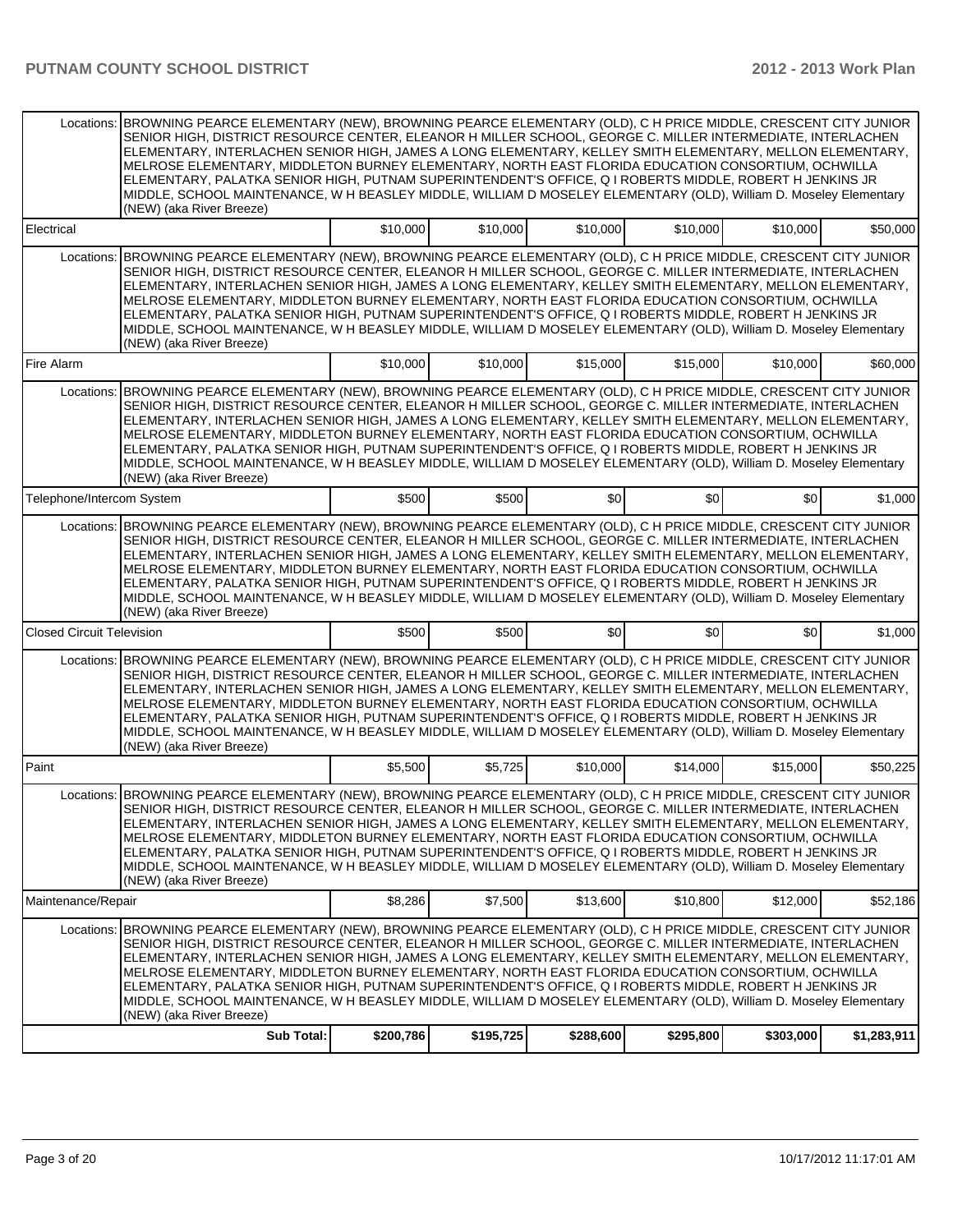| <b>IPECO Maintenance Expenditures</b> | \$0       | ጦጣ<br>υu  | \$0 <sub>1</sub> | ሶስ<br>υU  | ا 30      | ¢Λ<br>ΦU |
|---------------------------------------|-----------|-----------|------------------|-----------|-----------|----------|
| 1.50 Mill Sub Total:                  | \$200,786 | \$195,725 | \$288,600        | \$295,800 | \$303.000 | .283,911 |

No items have been specified.

| Total: | \$200,786 | \$195.725 | \$288,600 | \$295,800 | \$303,000 | \$1.283.9<br>$\mathbf{A}$ |
|--------|-----------|-----------|-----------|-----------|-----------|---------------------------|
|--------|-----------|-----------|-----------|-----------|-----------|---------------------------|

#### **Local 1.50 Mill Expenditure For Maintenance, Repair and Renovation**

Anticipated expenditures expected from local funding sources over the years covered by the current work plan.

| Item                                                         | $2012 - 2013$<br><b>Actual Budget</b> | 2013 - 2014<br>Projected | $2014 - 2015$<br>Projected | $2015 - 2016$<br>Projected | 2016 - 2017<br>Projected | <b>Total</b> |
|--------------------------------------------------------------|---------------------------------------|--------------------------|----------------------------|----------------------------|--------------------------|--------------|
| Remaining Maint and Repair from 1.5 Mills                    | \$200,786                             | \$195,725                | \$288,600                  | \$295,800                  | \$303,000                | \$1,283,911  |
| Maintenance/Repair Salaries                                  | \$1,850,075                           | \$1,850,075              | \$1,900,000                | \$1,900,000                | \$1,900,000              | \$9,400,150  |
| <b>School Bus Purchases</b>                                  | \$300,000                             | \$300,000                | \$300,000                  | \$300,000                  | \$300,000                | \$1,500,000  |
| <b>Other Vehicle Purchases</b>                               | \$50,000                              | \$50,000                 | \$50,000                   | \$50,000                   | \$50,000                 | \$250,000    |
| <b>Capital Outlay Equipment</b>                              | \$0                                   | \$0                      | \$0                        | \$0                        | \$0                      | \$0          |
| Rent/Lease Payments                                          | \$0                                   | \$0                      | \$0                        | \$0                        | \$0                      | \$0          |
| <b>COP Debt Service</b>                                      | \$0                                   | \$0                      | \$0                        | \$0                        | \$0                      | \$0          |
| Rent/Lease Relocatables                                      | \$0                                   | \$0                      | \$0                        | \$0                        | \$0                      | \$0          |
| <b>Environmental Problems</b>                                | \$0                                   | \$0                      | \$0                        | \$0                        | \$0                      | \$0          |
| s.1011.14 Debt Service                                       | \$0                                   | \$0                      | \$0                        | \$0                        | \$0                      | \$0          |
| <b>Special Facilities Construction Account</b>               | \$0                                   | \$0                      | \$0                        | \$0                        | \$0                      | \$0          |
| Premiums for Property Casualty Insurance - 1011.71<br>(4a,b) | \$792,433                             | \$795,000                | \$795,000                  | \$795,000                  | \$795,000                | \$3,972,433  |
| Qualified School Construction Bonds (QSCB)                   | \$0                                   | \$0                      | \$0                        | \$0                        | \$0                      | \$0          |
| Qualified Zone Academy Bonds (QZAB)                          | \$0                                   | \$0                      | \$0                        | \$0                        | \$0                      | \$0          |
| Technology                                                   | \$150,000                             | \$150,000                | \$0                        | \$0                        | \$0                      | \$300,000    |
| Maint. Dept. non-salary/benefits annual expenses             | \$1,399,925                           | \$1,400,000              | \$1,400,000                | \$1,400,000                | \$1,400,000              | \$6,999,925  |
| Discretionary capital to schools                             | \$400,000                             | \$400,000                | \$400,000                  | \$400,000                  | \$400,000                | \$2,000,000  |
| <b>Local Expenditure Totals:</b>                             | \$5,143,219                           | \$5,140,800              | \$5,133,600                | \$5,140,800                | \$5,148,000              | \$25,706,419 |

# **Revenue**

#### **1.50 Mill Revenue Source**

Schedule of Estimated Capital Outlay Revenue from each currently approved source which is estimated to be available for expenditures on the projects included in the tentative district facilities work program. All amounts are NET after considering carryover balances, interest earned, new COP's, 1011.14 and 1011.15 loans, etc. Districts cannot use 1.5-Mill funds for salaries except for those explicitly associated with maintenance/repair projects. (1011.71 (5), F.S.)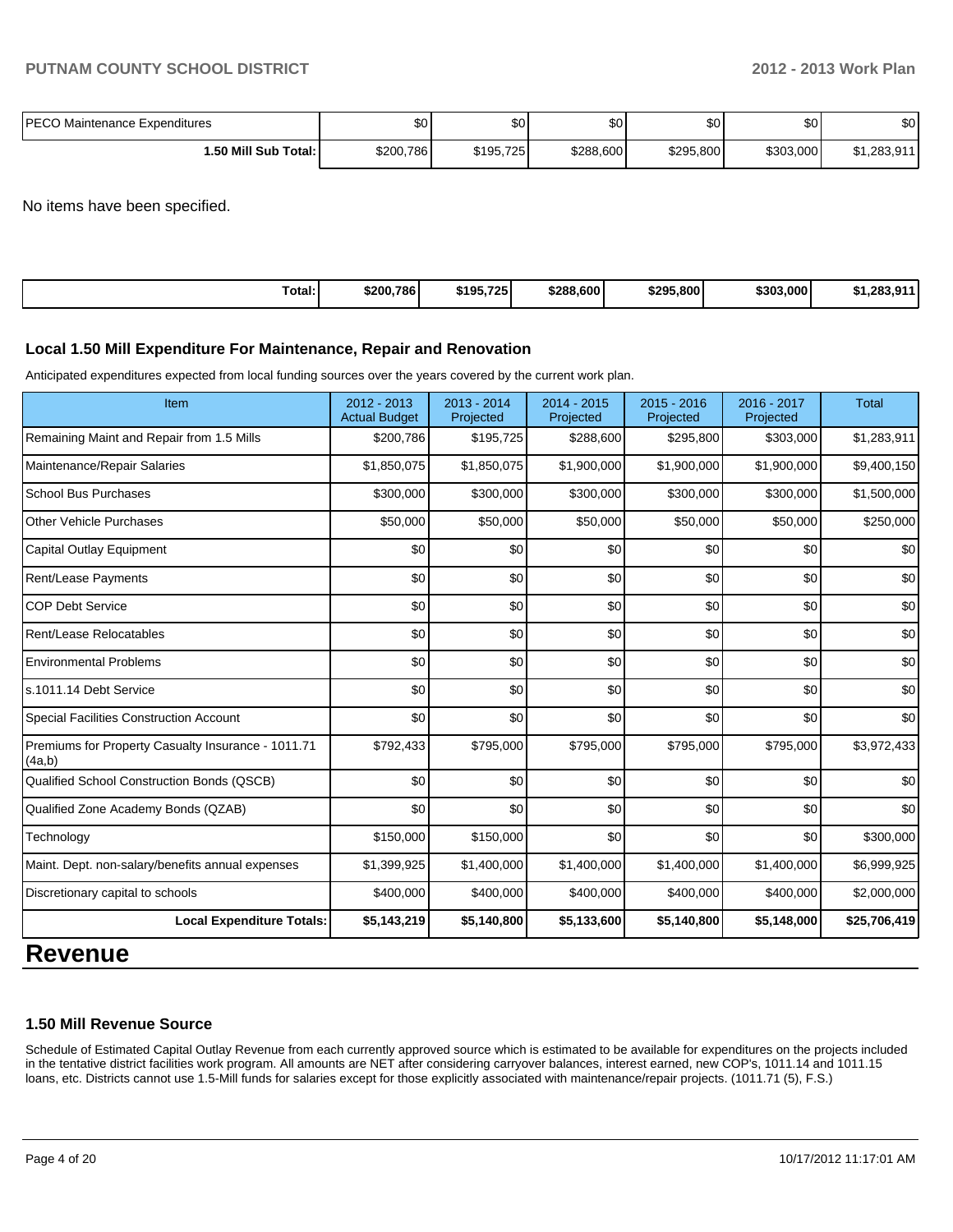| <b>Item</b>                                                                       | Fund | 2012 - 2013<br><b>Actual Value</b> | 2013 - 2014<br>Projected | $2014 - 2015$<br>Projected | $2015 - 2016$<br>Projected | 2016 - 2017<br>Projected | Total            |
|-----------------------------------------------------------------------------------|------|------------------------------------|--------------------------|----------------------------|----------------------------|--------------------------|------------------|
| (1) Non-exempt property<br>lassessed valuation                                    |      | \$3,571,679,991                    | \$3,570,000,000          | \$3,565,000,000            | \$3,570,000,000            | \$3,575,000,000          | \$17,851,679,991 |
| (2) The Millege projected for<br>discretionary capital outlay per<br>ls.1011.71   |      | 1.50                               | 1.50                     | 1.50                       | 1.50                       | 1.50                     |                  |
| (3) Full value of the 1.50-Mill<br>discretionary capital outlay per<br>ls.1011.71 |      | \$6,000,422                        | \$5,997,600              | \$5,989,200                | \$5,997,600                | \$6,006,000              | \$29,990,822     |
| (4) Value of the portion of the 1.50<br>-Mill ACTUALLY levied                     | 370  | \$5,143,219                        | \$5,140,800              | \$5,133,600                | \$5,140,800                | \$5,148,000              | \$25,706,419     |
| $(5)$ Difference of lines $(3)$ and $(4)$                                         |      | \$857,203                          | \$856,800                | \$855,600                  | \$856,800                  | \$858,000                | \$4,284,403      |

#### **PECO Revenue Source**

The figure in the row designated "PECO Maintenance" will be subtracted from funds available for new construction because PECO maintenance dollars cannot be used for new construction.

| Item                                 | Fund | $2012 - 2013$<br><b>Actual Budget</b> | $2013 - 2014$<br>Projected | $2014 - 2015$<br>Projected | $2015 - 2016$<br>Projected | $2016 - 2017$<br>Projected | <b>Total</b> |
|--------------------------------------|------|---------------------------------------|----------------------------|----------------------------|----------------------------|----------------------------|--------------|
| <b>IPECO New Construction</b>        | 340  | \$0                                   | \$0 <sub>1</sub>           | \$0                        | \$0                        | \$0                        | \$0          |
| <b>PECO Maintenance Expenditures</b> |      | \$0                                   | \$0 <sub>1</sub>           | \$0 <sub>1</sub>           | \$٥Ι                       | \$0                        | \$0          |
|                                      |      | \$0                                   | \$0                        | \$0                        | \$0                        | \$0                        | \$0          |

#### **CO & DS Revenue Source**

Revenue from Capital Outlay and Debt Service funds.

| Item                                               | Fund | $2012 - 2013$<br><b>Actual Budget</b> | $2013 - 2014$<br>Projected | $2014 - 2015$<br>Projected | $2015 - 2016$<br>Projected | $2016 - 2017$<br>Projected | Total     |
|----------------------------------------------------|------|---------------------------------------|----------------------------|----------------------------|----------------------------|----------------------------|-----------|
| ICO & DS Cash Flow-through<br><b>I</b> Distributed | 360  | \$55.337                              | \$55,337                   | \$55,337                   | \$55,337                   | \$55,337                   | \$276,685 |
| ICO & DS Interest on<br>Undistributed CO           | 360  | \$4.315                               | \$4,315                    | \$4,315                    | \$4.315                    | \$4,315                    | \$21,575  |
|                                                    |      | \$59,652                              | \$59,652                   | \$59,652                   | \$59,652                   | \$59,652                   | \$298,260 |

#### **Fair Share Revenue Source**

All legally binding commitments for proportionate fair-share mitigation for impacts on public school facilities must be included in the 5-year district work program.

Nothing reported for this section.

#### **Sales Surtax Referendum**

Specific information about any referendum for a 1-cent or ½-cent surtax referendum during the previous year.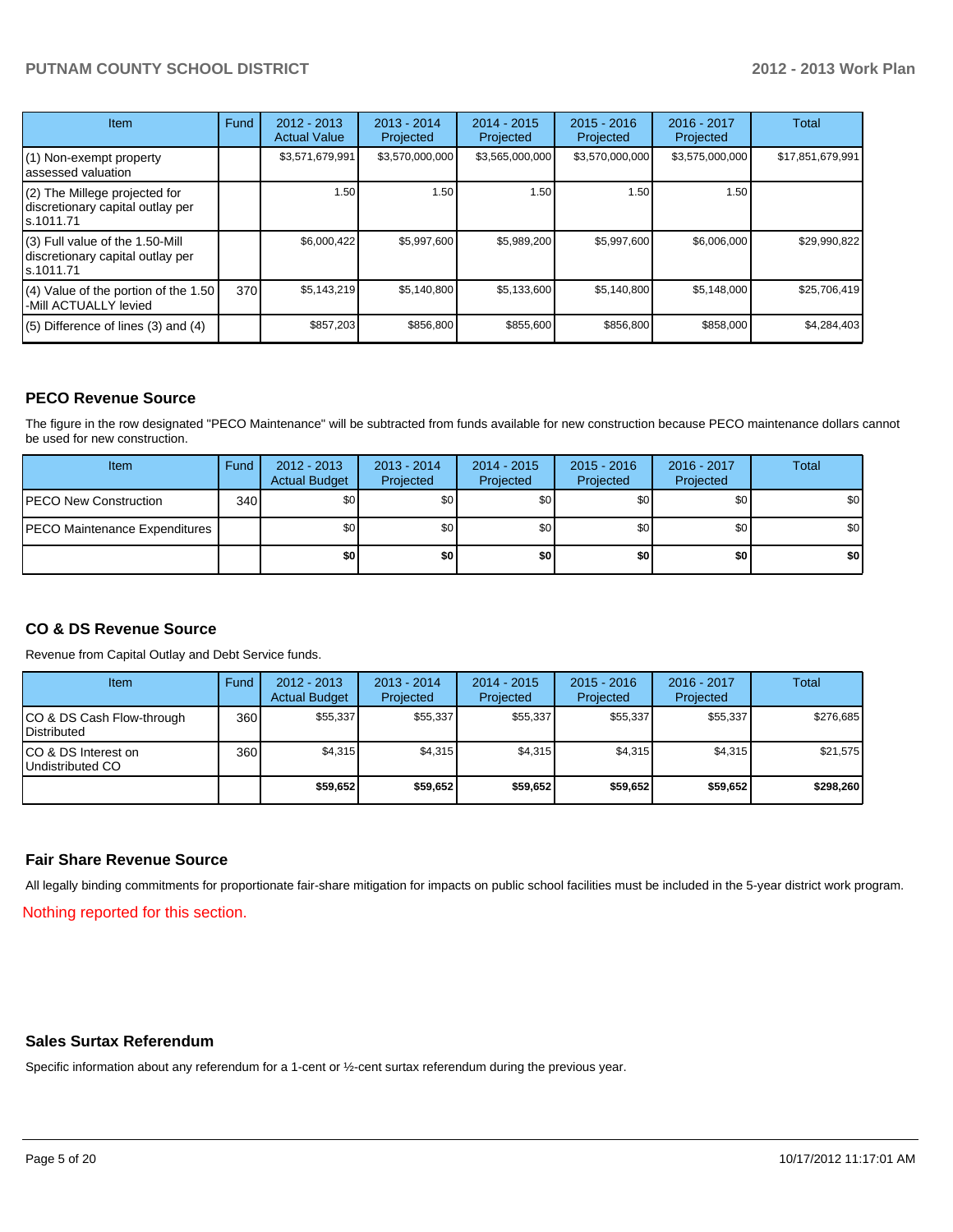#### **Did the school district hold a surtax referendum during the past fiscal year 2011 - 2012?**

No

## **Additional Revenue Source**

Any additional revenue sources

| Item                                                                                                                      | 2012 - 2013<br><b>Actual Value</b> | 2013 - 2014<br>Projected | 2014 - 2015<br>Projected | 2015 - 2016<br>Projected | 2016 - 2017<br>Projected | <b>Total</b> |
|---------------------------------------------------------------------------------------------------------------------------|------------------------------------|--------------------------|--------------------------|--------------------------|--------------------------|--------------|
| Proceeds from a s.1011.14/15 F.S. Loans                                                                                   | \$0                                | \$0                      | \$0                      | \$0                      | \$0                      | \$0          |
| District Bonds - Voted local bond<br>referendum proceeds per s.9, Art VII<br><b>State Constitution</b>                    | \$0                                | \$0                      | \$0                      | \$0                      | \$0                      | \$0          |
| Proceeds from Special Act Bonds                                                                                           | \$0                                | \$0                      | \$0                      | \$0                      | \$0                      | \$0          |
| Estimated Revenue from CO & DS Bond<br>Sale                                                                               | \$25,000                           | \$25,000                 | \$50,000                 | \$50,000                 | \$50,000                 | \$200,000    |
| Proceeds from Voted Capital<br>Improvements millage                                                                       | \$0                                | \$0                      | \$0                      | \$0                      | \$0                      | \$0          |
| Other Revenue for Other Capital Projects                                                                                  | \$0                                | \$0                      | \$0                      | \$0                      | \$0                      | \$0          |
| Proceeds from 1/2 cent sales surtax<br>authorized by school board                                                         | \$0                                | \$0                      | \$0                      | \$0                      | \$0                      | \$0          |
| Proceeds from local governmental<br>infrastructure sales surtax                                                           | \$0                                | \$0                      | \$0                      | \$0                      | \$0                      | \$0          |
| Proceeds from Certificates of<br>Participation (COP's) Sale                                                               | \$0                                | \$0                      | \$0                      | \$0                      | \$0                      | \$0          |
| Classrooms First Bond proceeds amount<br>authorized in FY 1997-98                                                         | \$0                                | \$0                      | \$0                      | \$0                      | \$0                      | \$0          |
| <b>Classrooms for Kids</b>                                                                                                | \$0                                | \$0                      | \$0                      | \$0                      | \$0                      | \$0          |
| <b>District Equity Recognition</b>                                                                                        | \$0                                | \$0                      | \$0                      | \$0                      | \$0                      | \$0          |
| <b>Federal Grants</b>                                                                                                     | \$0                                | \$0                      | \$0                      | \$0                      | \$0                      | \$0          |
| Proportionate share mitigation (actual<br>cash revenue only, not in kind donations)                                       | \$0                                | \$0                      | \$0                      | \$0                      | \$0                      | \$0          |
| Impact fees received                                                                                                      | \$0                                | \$0                      | \$0                      | \$0                      | \$0                      | \$0          |
| Private donations                                                                                                         | \$0                                | \$0                      | \$0                      | \$0                      | \$0                      | \$0          |
| Grants from local governments or not-for-<br>profit organizations                                                         | \$0                                | \$0                      | \$0                      | \$0                      | \$0                      | \$0          |
| Interest, Including Profit On Investment                                                                                  | \$45,000                           | \$45,000                 | \$55,000                 | \$55,000                 | \$55,000                 | \$255,000    |
| Revenue from Bonds pledging proceeds<br>from 1 cent or 1/2 cent Sales Surtax                                              | \$0                                | \$0                      | \$0                      | \$0                      | \$0                      | \$0          |
| <b>Total Fund Balance Carried Forward</b>                                                                                 | \$0                                | \$0                      | \$0                      | \$0                      | \$0                      | \$0          |
| General Capital Outlay Obligated Fund<br><b>Balance Carried Forward From Total</b><br><b>Fund Balance Carried Forward</b> | \$0                                | \$0                      | \$0                      | \$0                      | \$0                      | \$0          |
| <b>Special Facilities Construction Account</b>                                                                            | \$0                                | \$0                      | \$0                      | \$0                      | \$0                      | \$0          |
| One Cent - 1/2 Cent Sales Surtax Debt<br>Service From Total Fund Balance Carried<br>Forward                               | \$0                                | \$0                      | \$0                      | \$0                      | \$0                      | \$0          |
| Capital Outlay Projects Funds Balance<br>Carried Forward From Total Fund<br><b>Balance Carried Forward</b>                | \$0                                | \$0                      | \$0                      | \$0                      | \$0                      | \$0          |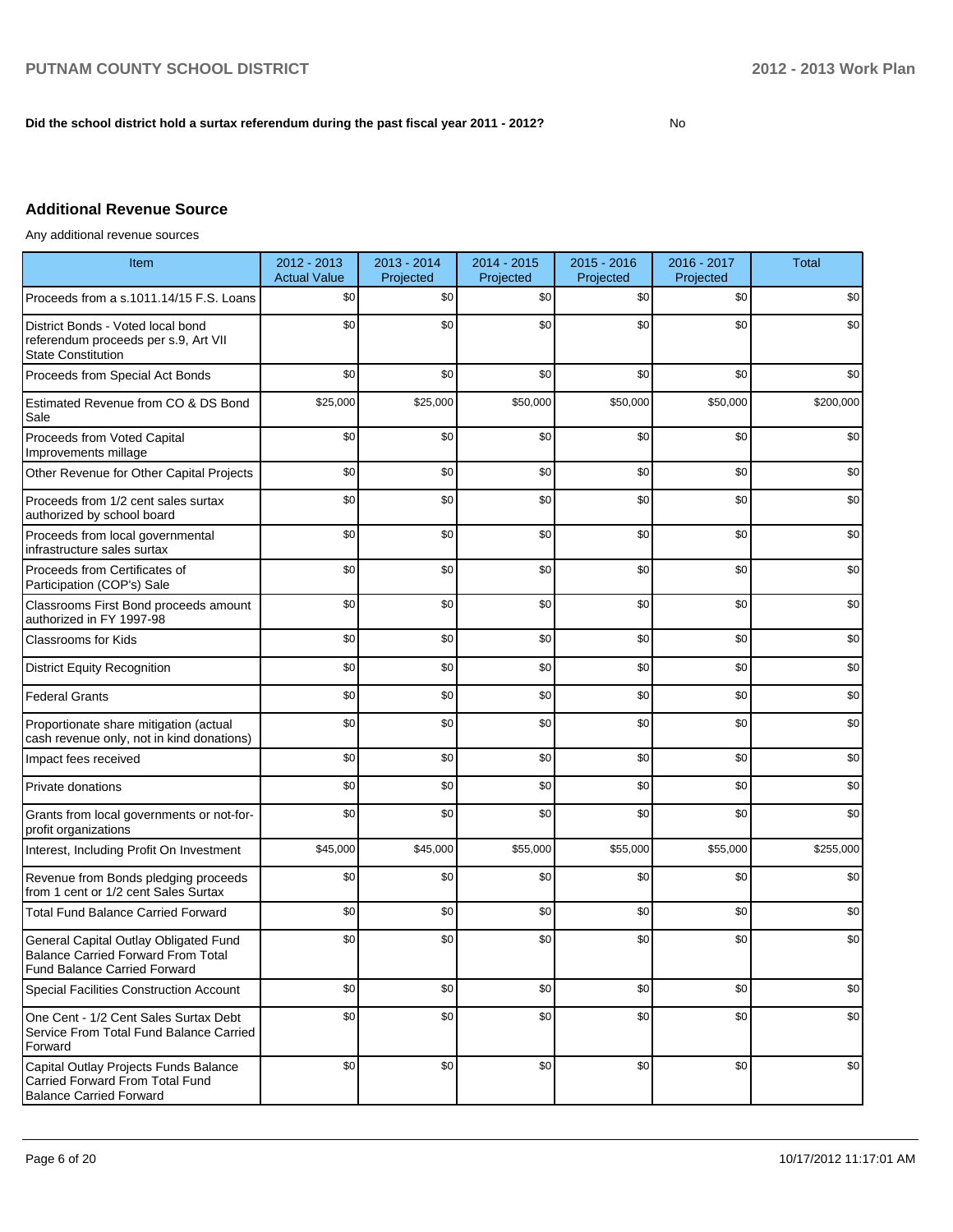| Carry Forward - Capital Improvement Tax<br>2008 | \$0         | \$0         | \$141,055 | \$0       | \$0       | \$141,055   |
|-------------------------------------------------|-------------|-------------|-----------|-----------|-----------|-------------|
| Carry Forward - Capital Improvement Tax<br>2009 | \$0         | \$0         | \$355,682 | \$0       | \$0       | \$355,682   |
| Carry Forward - Capital Improvement Tax<br>2010 | \$0         | \$0         | \$385,699 | \$0       | \$0       | \$385,699   |
| Carry Forward - Capital Improvement Tax<br>2011 | \$421,412   | \$0         | \$0       | \$0       | \$0       | \$421,412   |
| Carry Forward - Capital Improvement Tax<br>2012 | \$0         | \$1,267,071 | \$0       | \$0       | \$0       | \$1,267,071 |
| Carry Forward - Local Fuel Tax                  | \$166,304   | \$0         | \$0       | \$0       | \$0       | \$166,304   |
| Carry Forward - PECO 2011 Spec. Maint.          | \$581,836   | \$0         | \$0       | \$0       | \$0       | \$581,836   |
| Carry Forward - SBE Bonds 2008                  | \$0         | \$0         | \$0       | \$696,413 | \$0       | \$696,413   |
| Carry Forward - CO&DS                           | \$0         | \$0         | \$0       | \$0       | \$425,123 | \$425,123   |
| <b>Subtotal</b>                                 | \$1,239,552 | \$1,337,071 | \$987,436 | \$801,413 | \$530,123 | \$4,895,595 |

## **Total Revenue Summary**

| <b>Item Name</b>                                                | 2012 - 2013<br><b>Budget</b> | $2013 - 2014$<br>Projected | 2014 - 2015<br>Projected | $2015 - 2016$<br>Projected | 2016 - 2017<br>Projected | <b>Five Year Total</b> |
|-----------------------------------------------------------------|------------------------------|----------------------------|--------------------------|----------------------------|--------------------------|------------------------|
| Local 1.5 Mill Discretionary Capital Outlay<br><b>I</b> Revenue | \$5,143,219                  | \$5,140,800                | \$5,133,600              | \$5,140,800                | \$5,148,000              | \$25,706,419           |
| IPECO and 1.5 Mill Maint and Other 1.5<br>Mill Expenditures     | $(\$5, 143, 219)$            | (S5, 140, 800)             | (S5, 133, 600)           | (S5, 140, 800)             | (S5, 148, 000)           | (\$25,706,419)         |
| IPECO Maintenance Revenue                                       | \$0                          | \$0                        | \$0                      | \$0                        | \$0                      | \$0                    |
| Available 1.50 Mill for New l<br>l Construction                 | \$0                          | \$0                        | \$0                      | \$O                        | \$O I                    | \$0                    |

| <b>Item Name</b>                     | $2012 - 2013$<br><b>Budget</b> | $2013 - 2014$<br>Projected | $2014 - 2015$<br>Projected | $2015 - 2016$<br>Projected | $2016 - 2017$<br>Projected | <b>Five Year Total</b> |
|--------------------------------------|--------------------------------|----------------------------|----------------------------|----------------------------|----------------------------|------------------------|
| ICO & DS Revenue                     | \$59,652                       | \$59,652                   | \$59,652                   | \$59,652                   | \$59,652                   | \$298,260              |
| <b>PECO New Construction Revenue</b> | \$0 <sub>1</sub>               | \$0                        | \$0                        | \$0                        | \$0                        | \$0 <sub>1</sub>       |
| Other/Additional Revenue             | \$1,239,552                    | \$1,337,071                | \$987,436                  | \$801,413                  | \$530,123                  | \$4,895,595            |
| <b>Total Additional Revenuel</b>     | \$1,299,204                    | \$1,396,723                | \$1,047,088                | \$861,065                  | \$589,775                  | \$5,193,855            |
| <b>Total Available Revenue</b>       | \$1,299,204                    | \$1,396,723                | \$1,047,088                | \$861,065                  | \$589.775                  | \$5,193,855            |

# **Project Schedules**

#### **Capacity Project Schedules**

A schedule of capital outlay projects necessary to ensure the availability of satisfactory classrooms for the projected student enrollment in K-12 programs.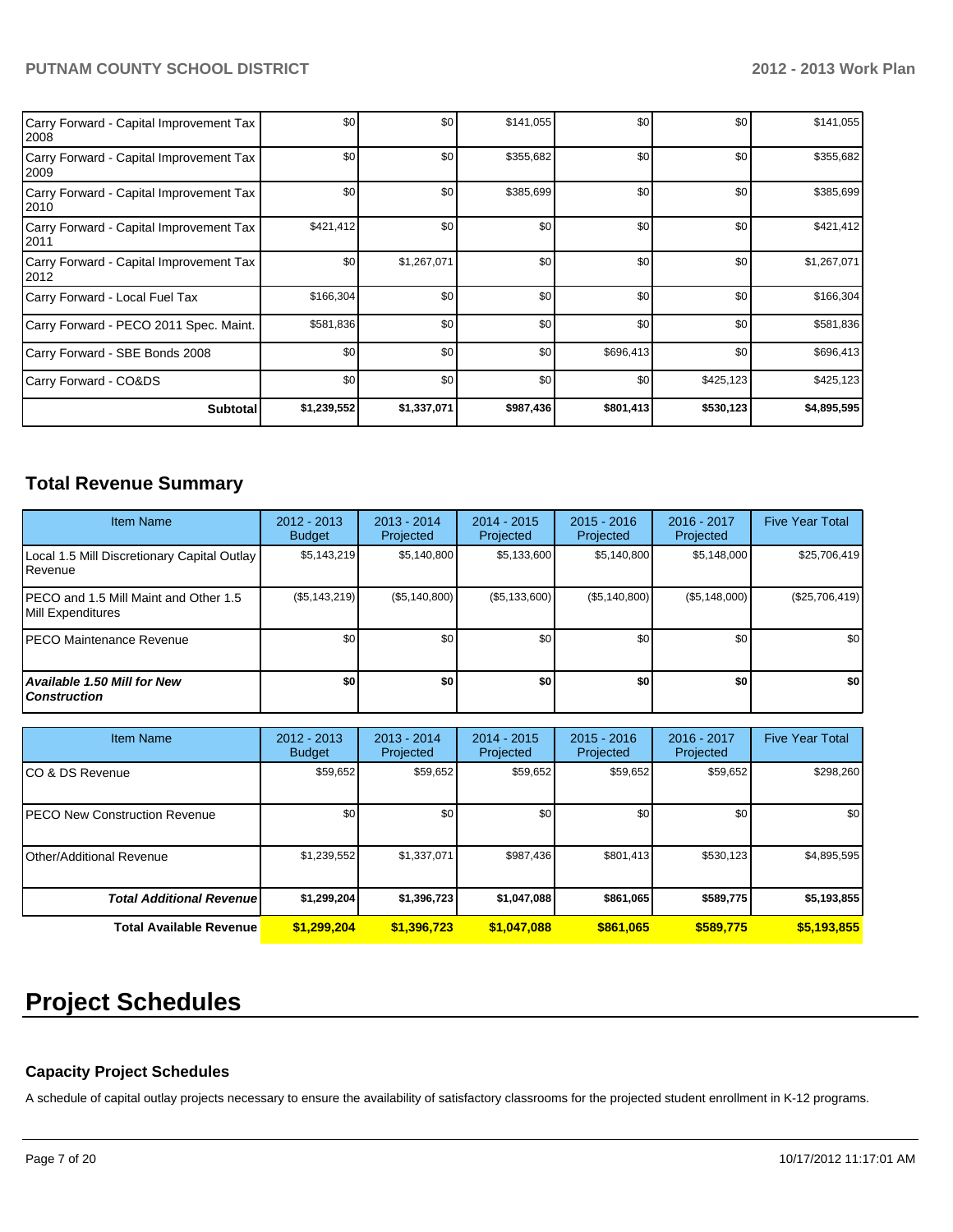Nothing reported for this section.

| <b>Planned Cost:</b>     |  |  |  |
|--------------------------|--|--|--|
| <b>Student Stations:</b> |  |  |  |
| <b>Total Classrooms:</b> |  |  |  |
| Gross Sq Ft:             |  |  |  |

## **Other Project Schedules**

Major renovations, remodeling, and additions of capital outlay projects that do not add capacity to schools.

| <b>Project Description</b>                                  | Location                                                     | $2012 - 2013$<br>Actual Budget | $2013 - 2014$<br>Projected | 2014 - 2015<br>Projected | $2015 - 2016$<br>Projected | 2016 - 2017<br>Projected | <b>Total</b>   | <b>Funded</b> |
|-------------------------------------------------------------|--------------------------------------------------------------|--------------------------------|----------------------------|--------------------------|----------------------------|--------------------------|----------------|---------------|
| Classroom Renovation Building<br>3                          | <b>JAMES A LONG</b><br><b>ELEMENTARY</b>                     | \$0                            | \$0                        | \$0                      | \$0                        | \$450,000                | \$450,000 No   |               |
| Classroom Renovation 1st floor PALATKA SENIOR HIGH<br>north |                                                              | \$0                            | \$0                        | \$0                      | \$0                        | \$1,500,000              | \$1,500,000 No |               |
| <b>District Operations Center</b>                           | Location not specified                                       | \$0                            | \$0                        | \$3,600,000              | \$0                        | \$0                      | \$3,600,000 No |               |
| Classroom Renovation Building                               | <b>CRESCENT CITY</b><br><b>JUNIOR SENIOR HIGH</b>            | \$0                            | \$1,750,000                | \$0                      | \$0                        | \$0                      | \$1,750,000 No |               |
| Classroom Renovation                                        | <b>BROWNING PEARCE</b><br>ELEMENTARY (NEW)                   | \$0                            | \$0                        | \$0                      | \$1,000,000                | \$0                      | \$1,000,000 No |               |
| Classroom Renovation                                        | <b>INTERLACHEN</b><br><b>ELEMENTARY</b>                      | \$0                            | \$993,850                  | \$0                      | \$0                        | \$0                      | \$993,850 No   |               |
| classroom Renovation Building                               | <b>INTERLACHEN SENIOR</b><br><b>HIGH</b>                     | \$0                            | \$1,000,000                | \$0                      | \$0                        | \$0                      | \$1,000,000 No |               |
| <b>Classroom Renovation Building</b><br>6                   | <b>KELLEY SMITH</b><br><b>ELEMENTARY</b>                     | \$0                            | \$1,250,000                | \$0                      | \$0                        | \$0                      | \$1,250,000 No |               |
| <b>ClassroomRenovation Building</b><br>$\sqrt{5}$           | <b>MELLON ELEMENTARY</b>                                     | \$0                            | \$0                        | \$750,000                | \$0                        | \$0                      | \$750,000 No   |               |
| <b>Classroom Renovation Building</b><br>4                   | <b>CRESCENT CITY</b><br><b>JUNIOR SENIOR HIGH</b>            | \$0                            | \$675,000                  | \$0                      | \$0                        | \$0                      | \$675,000 No   |               |
| <b>Classroom Renovation building</b>                        | <b>INTERLACHEN SENIOR</b><br><b>HIGH</b>                     | \$0                            | \$675,000                  | \$0                      | \$0                        | \$0                      | \$675,000 No   |               |
| Renovate Building 2                                         | William D. Moseley<br>Elementary (NEW) (aka<br>River Breeze) | \$0                            | \$0                        | \$750,000                | \$0                        | \$0                      | \$750,000 No   |               |
| <b>Expand Media Center</b>                                  | <b>KELLEY SMITH</b><br><b>ELEMENTARY</b>                     | \$0                            | \$0                        | \$0                      | \$950,000                  | \$0                      | \$950,000 No   |               |
| Renovate Building 5                                         | <b>MELROSE</b><br><b>ELEMENTARY</b>                          | \$0                            | \$0                        | \$0                      | \$775,000                  | \$0                      | \$775,000 No   |               |
| <b>Expand Media Center</b>                                  | <b>GEORGE C. MILLER</b><br><b>INTERMEDIATE</b>               | \$0                            | \$0                        | \$0                      | \$750,000                  | \$0                      | \$750,000 No   |               |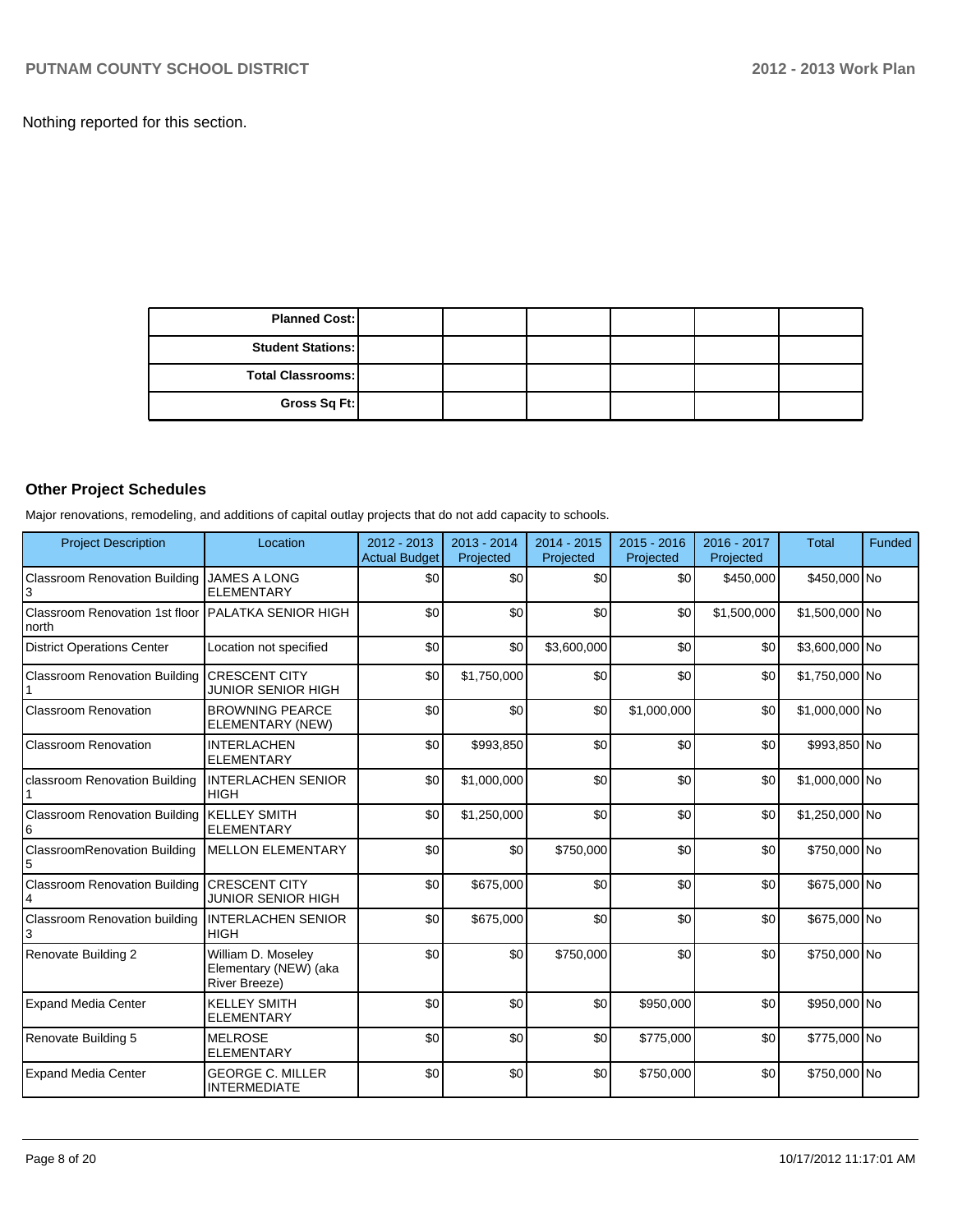| Renovate Building 12                                    | <b>MIDDLETON BURNEY</b><br><b>ELEMENTARY</b>   | \$0 | \$0         | \$0         | \$750,000   | \$0         | \$750,000 No   |  |
|---------------------------------------------------------|------------------------------------------------|-----|-------------|-------------|-------------|-------------|----------------|--|
| renovate PE area; vocational<br>shops area; building 10 | <b>PALATKA SENIOR HIGH</b>                     | \$0 | \$0         | \$0         | \$1,976,020 | \$0         | \$1,976,020 No |  |
| renovate basement classrooms<br>building 1              | <b>GEORGE C. MILLER</b><br><b>INTERMEDIATE</b> | \$0 | \$0         | \$1,100,000 | \$0         | \$0         | \$1,100,000 No |  |
| renovate west wing second<br>floor, building 1          | PALATKA SENIOR HIGH                            | \$0 | \$0         | \$0         | \$0         | \$1,750,000 | \$1,750,000 No |  |
| renovate buildings 16, 17,<br>18,19, 20                 | <b>INTERLACHEN SENIOR</b><br><b>HIGH</b>       | \$0 | \$0         | \$0         | \$0         | \$2,000,000 | \$2,000,000 No |  |
| renovate buildings 2, 6                                 | <b>MELROSE</b><br><b>ELEMENTARY</b>            | \$0 | \$0         | \$0         | \$0         | \$750,000   | \$750,000 No   |  |
| renovate buildings 13, 14                               | <b>W H BEASLEY MIDDLE</b>                      | \$0 | \$0         | \$0         | \$450,000   | \$0         | \$450,000 No   |  |
| renovate buildings 18, 19, 20                           | <b>ROBERT H JENKINS JR</b><br><b>MIDDLE</b>    | \$0 | \$0         | \$0         | \$0         | \$819,460   | \$819,460 No   |  |
| renovate admin area, building                           | <b>ELEANOR H MILLER</b><br><b>SCHOOL</b>       | \$0 | \$0         | \$0         | \$0         | \$2,500,000 | \$2,500,000 No |  |
|                                                         |                                                | \$0 | \$6,343,850 | \$6,200,000 | \$6,651,020 | \$9,769,460 | \$28,964,330   |  |

#### **Additional Project Schedules**

Any projects that are not identified in the last approved educational plant survey.

Nothing reported for this section.

#### **Non Funded Growth Management Project Schedules**

Schedule indicating which projects, due to planned development, that CANNOT be funded from current revenues projected over the next five years.

Nothing reported for this section.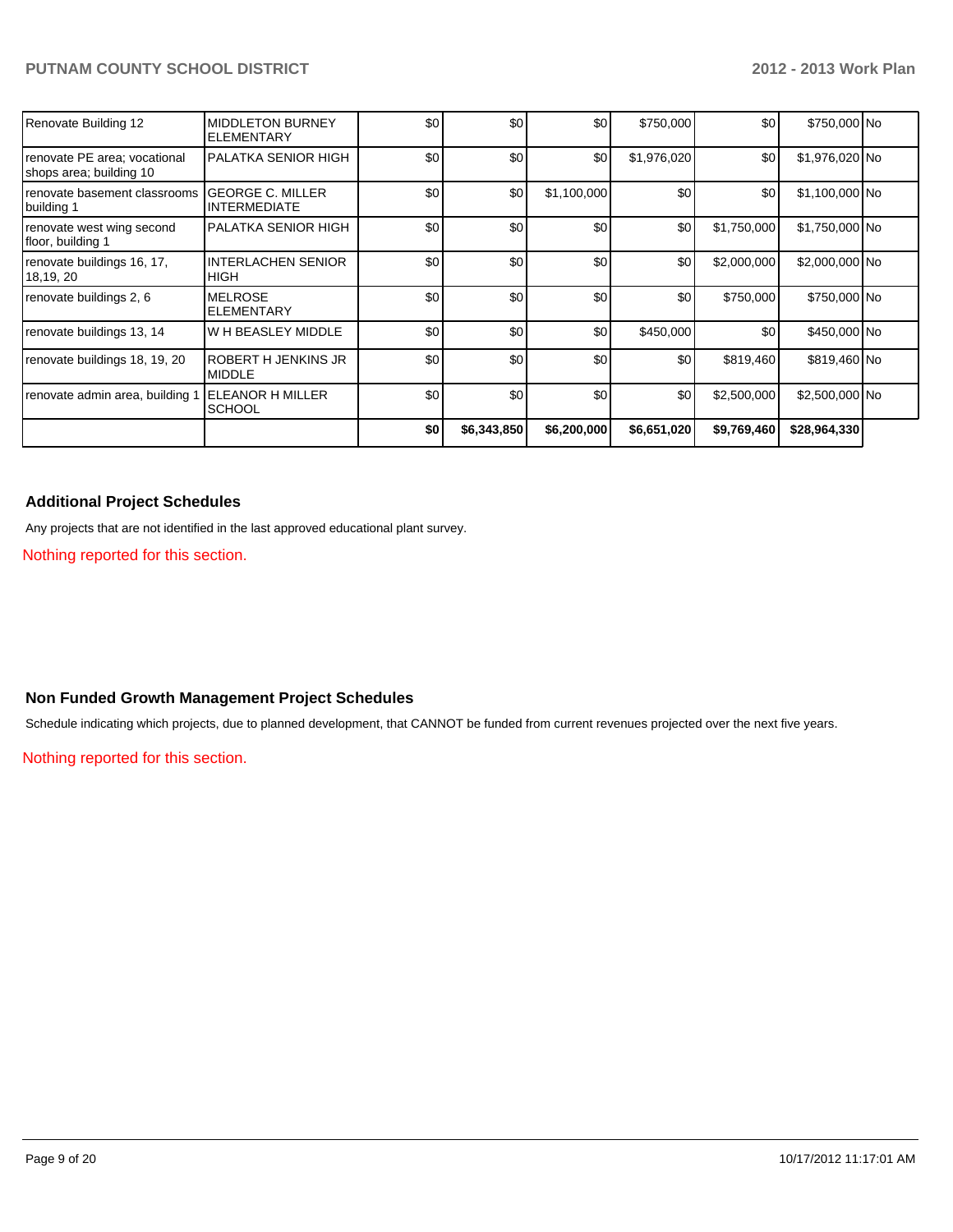## **Capacity Tracking**

| Location                                                            | $2012 -$<br>2013 Satis.<br>Stu. Sta. | Actual<br>$2012 -$<br><b>2013 FISH</b><br>Capacity | Actual<br>$2011 -$<br>2012<br><b>COFTE</b> | # Class<br><b>Rooms</b> | <b>Actual</b><br>Average<br>$2012 -$<br><b>2013 Class</b><br><b>Size</b> | Actual<br>$2012 -$<br>2013<br><b>Utilization</b> | <b>New</b><br>Stu.<br>Capacity | <b>New</b><br>Rooms to<br>be<br>Added/Re<br>moved | Projected<br>$2016 -$<br>2017<br><b>COFTE</b> | Projected<br>$2016 -$<br>2017<br><b>Utilization</b> | Projected<br>$2016 -$<br>2017 Class<br><b>Size</b> |
|---------------------------------------------------------------------|--------------------------------------|----------------------------------------------------|--------------------------------------------|-------------------------|--------------------------------------------------------------------------|--------------------------------------------------|--------------------------------|---------------------------------------------------|-----------------------------------------------|-----------------------------------------------------|----------------------------------------------------|
| W H BEASLEY MIDDLE                                                  | 969                                  | 872                                                | 430                                        | 42                      | 10 <sup>1</sup>                                                          | 49.00 %                                          | $\Omega$                       | $\Omega$                                          | 405                                           | 46.00 %                                             | 10                                                 |
| <b>WILLIAM D MOSELEY</b><br>ELEMENTARY (OLD)                        | 387                                  | $\Omega$                                           | $\Omega$                                   | 21                      | $\Omega$                                                                 | 0.00%                                            | $\Omega$                       | $\Omega$                                          | $\overline{0}$                                | 0.00%                                               | $\Omega$                                           |
| <b>MELLON ELEMENTARY</b>                                            | 514                                  | 514                                                | 406                                        | 27                      | 15                                                                       | 79.00 %                                          | 0                              | $\Omega$                                          | 383                                           | 75.00 %                                             | 14                                                 |
| <b>KELLEY SMITH</b><br><b>ELEMENTARY</b>                            | 916                                  | 916                                                | 748                                        | 49                      | 15                                                                       | 82.00 %                                          | $\overline{0}$                 | $\Omega$                                          | 705                                           | 77.00 %                                             | 14                                                 |
| <b>INTERLACHEN SENIOR</b><br><b>HIGH</b>                            | 1,329                                | 1,196                                              | 746                                        | 57                      | 13                                                                       | 62.00 %                                          | $\Omega$                       | $\Omega$                                          | 703                                           | 59.00 %                                             | 12                                                 |
| C H PRICE MIDDLE                                                    | 862                                  | 775                                                | 536                                        | 41                      | 13                                                                       | 69.00 %                                          | 0                              | $\Omega$                                          | 505                                           | 65.00 %                                             | 12                                                 |
| <b>MELROSE</b><br><b>ELEMENTARY</b>                                 | 539                                  | 539                                                | 341                                        | 29                      | 12                                                                       | 63.00 %                                          | $\overline{0}$                 | $\Omega$                                          | 321                                           | 60.00%                                              | 11                                                 |
| <b>JAMES A LONG</b><br><b>ELEMENTARY</b>                            | 655                                  | 655                                                | 506                                        | 35                      | 14                                                                       | 77.00 %                                          | $\Omega$                       | $\Omega$                                          | 477                                           | 73.00 %                                             | 14                                                 |
| ROBERT H JENKINS JR<br><b>MIDDLE</b>                                | 963                                  | 866                                                | 760                                        | 41                      | 19                                                                       | 88.00 %                                          | $\overline{0}$                 | $\Omega$                                          | 716                                           | 83.00 %                                             | 17                                                 |
| <b>INTERLACHEN</b><br><b>ELEMENTARY</b>                             | 884                                  | 884                                                | 761                                        | 47                      | 16                                                                       | 86.00 %                                          | $\Omega$                       | $\Omega$                                          | 717                                           | 81.00%                                              | 15                                                 |
| <b>BROWNING PEARCE</b><br>ELEMENTARY (NEW)                          | 954                                  | 954                                                | 749                                        | 49                      | 15                                                                       | 79.00 %                                          | $\Omega$                       | $\Omega$                                          | 706                                           | 74.00 %                                             | 14                                                 |
| <b>GEORGE C. MILLER</b><br><b>INTERMEDIATE</b>                      | 672                                  | 672                                                | 407                                        | 29                      | 14                                                                       | 60.00 %                                          | $\Omega$                       | $\Omega$                                          | 383                                           | 57.00 %                                             | 13                                                 |
| <b>MIDDLETON BURNEY</b><br><b>ELEMENTARY</b>                        | 844                                  | 844                                                | 661                                        | 44                      | 15                                                                       | 78.00 %                                          | $\Omega$                       | $\Omega$                                          | 623                                           | 74.00 %                                             | 14                                                 |
| <b>CRESCENT CITY</b><br><b>JUNIOR SENIOR HIGH</b>                   | 1,166                                | 1,049                                              | 844                                        | 49                      | 17                                                                       | 80.00%                                           | $\Omega$                       | $\Omega$                                          | 796                                           | 76.00 %                                             | 16                                                 |
| PALATKA SENIOR HIGH                                                 | 2,128                                | 2,021                                              | 1,275                                      | 88                      | 14                                                                       | 63.00 %                                          | $\overline{0}$                 | $\Omega$                                          | 1,202                                         | 59.00 %                                             | 14                                                 |
| <b>ELEANOR H MILLER</b><br><b>SCHOOL</b>                            | 246                                  | 246                                                | 102                                        | 24                      | $\vert$                                                                  | 42.00 %                                          | 0                              | $\Omega$                                          | 96                                            | 39.00 %                                             | 4                                                  |
| <b>OCHWILLA</b><br><b>ELEMENTARY</b>                                | 605                                  | 605                                                | 445                                        | 32                      | 14                                                                       | 74.00 %                                          | 0                              | $\Omega$                                          | 419                                           | 69.00%                                              | 13                                                 |
| <b>NORTH EAST FLORIDA</b><br><b>EDUCATION</b><br><b>CONSORTIUM</b>  | $\Omega$                             | $\mathbf 0$                                        | $\Omega$                                   | $\mathbf 0$             | $\Omega$                                                                 | 0.00%                                            | $\Omega$                       | $\Omega$                                          | $\Omega$                                      | 0.00%                                               | $\Omega$                                           |
| <b>Q I ROBERTS MIDDLE</b>                                           | 457                                  | 411                                                | 285                                        | 19                      | 15                                                                       | 69.00 %                                          | 0                              | $\Omega$                                          | 268                                           | 65.00 %                                             | 14                                                 |
| William D. Moseley<br>Elementary (NEW) (aka<br><b>River Breeze)</b> | 770                                  | 770                                                | 437                                        | 39                      | 11                                                                       | 57.00 %                                          | $\Omega$                       | $\Omega$                                          | 412                                           | 54.00%                                              | 11                                                 |
|                                                                     | 15,860                               | 14,789                                             | 10,438                                     | 762                     | 14                                                                       | 70.58 %                                          | $\bf{0}$                       | $\Omega$                                          | 9,837                                         | 66.52%                                              | 13                                                 |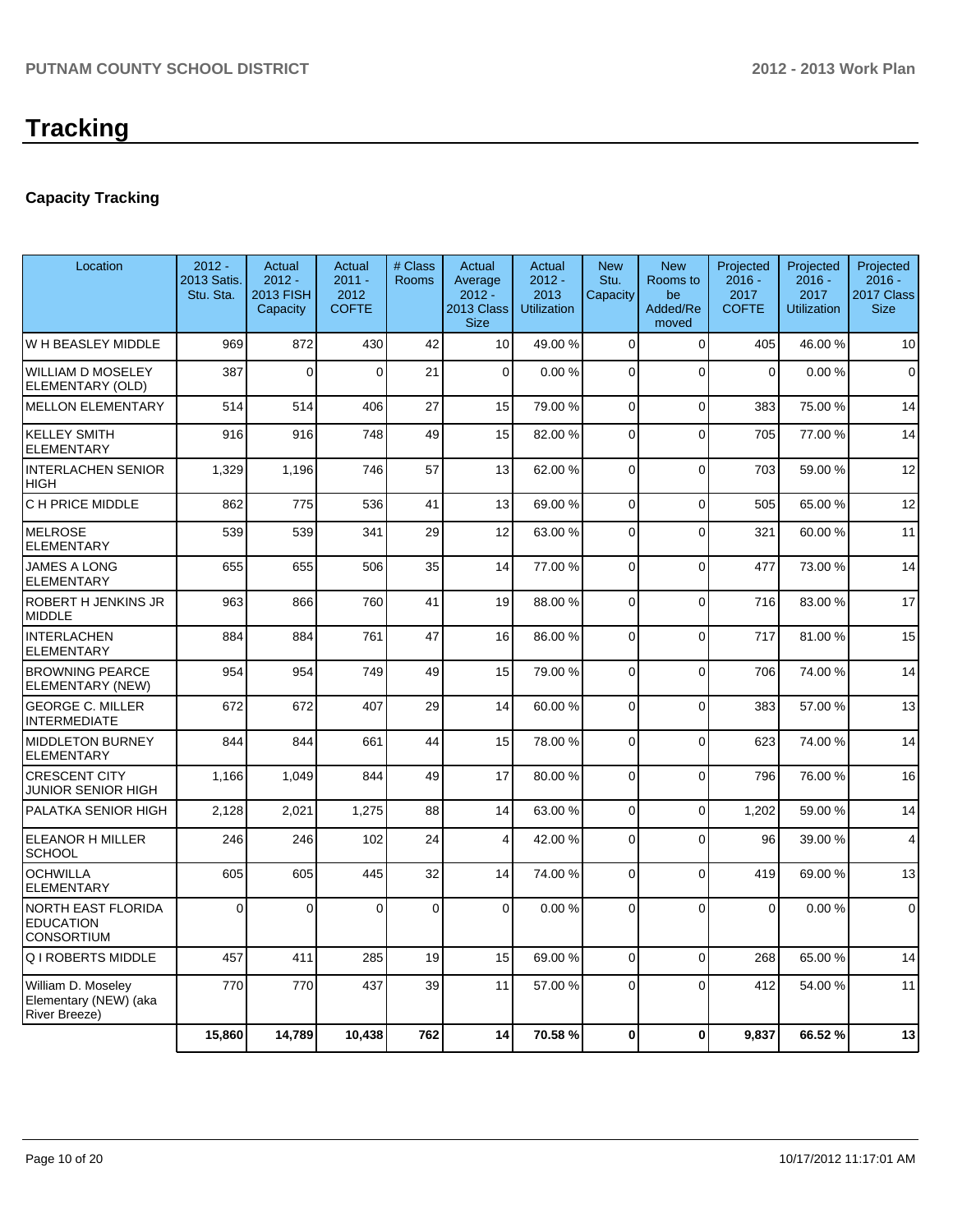The COFTE Projected Total (9,837) for 2016 - 2017 must match the Official Forecasted COFTE Total (9,837 ) for 2016 - 2017 before this section can be completed. In the event that the COFTE Projected Total does not match the Official forecasted COFTE, then the Balanced Projected COFTE Table should be used to balance COFTE.

|                                 | 9,837 |  |  |  |  |
|---------------------------------|-------|--|--|--|--|
| High (9-12)                     | 2,413 |  |  |  |  |
| Middle (4-8)                    | 4,016 |  |  |  |  |
| Elementary (PK-3)               | 3,408 |  |  |  |  |
| Projected COFTE for 2016 - 2017 |       |  |  |  |  |

| <b>Grade Level Type</b> | <b>Balanced Projected</b><br>COFTE for 2016 - 2017 |
|-------------------------|----------------------------------------------------|
| Elementary (PK-3)       |                                                    |
| Middle (4-8)            |                                                    |
| High (9-12)             |                                                    |
|                         | 9,83                                               |

#### **Relocatable Replacement**

Number of relocatable classrooms clearly identified and scheduled for replacement in the school board adopted financially feasible 5-year district work program.

| Location                               | $2012 - 2013$ | 2013 - 2014 | $2014 - 2015$ | $2015 - 2016$ | $2016 - 2017$ | Year 5 Total |
|----------------------------------------|---------------|-------------|---------------|---------------|---------------|--------------|
| <b>Total Relocatable Replacements:</b> |               |             |               |               |               |              |

#### **Charter Schools Tracking**

Information regarding the use of charter schools.

| Location-Type               | # Relocatable<br>units or<br>permanent<br><b>classrooms</b> | Owner              | Year Started or<br>Scheduled | Student<br><b>Stations</b> | <b>Students</b><br>Enrolled | Years in<br>Contract | <b>Total Charter</b><br><b>Students</b><br>projected for<br>2016 - 2017 |
|-----------------------------|-------------------------------------------------------------|--------------------|------------------------------|----------------------------|-----------------------------|----------------------|-------------------------------------------------------------------------|
| Charter # 1-elementary      |                                                             | 12 <b>IPRIVATE</b> | 2003                         | 232                        | 185                         |                      | 240                                                                     |
| Charter # 2 - Middle School |                                                             | 6 LEASE RENT       | 2012                         | 132                        | $1101$                      |                      | 220                                                                     |
|                             | 18                                                          |                    |                              | 364                        | 295                         |                      | 460                                                                     |

### **Special Purpose Classrooms Tracking**

The number of classrooms that will be used for certain special purposes in the current year, by facility and type of classroom, that the district will, 1), not use for educational purposes, and 2), the co-teaching classrooms that are not open plan classrooms and will be used for educational purposes.

| School                                        | <b>School Type</b> | # of Elementary<br>K-3 Classrooms | # of Middle 4-8<br><b>Classrooms</b> | # of High $9-12$<br>Classrooms | # of $ESE$<br>Classrooms | # of Combo<br>Classrooms | <b>Total</b><br>Classrooms |
|-----------------------------------------------|--------------------|-----------------------------------|--------------------------------------|--------------------------------|--------------------------|--------------------------|----------------------------|
| <b>IWILLIAM D MOSELEY</b><br>ELEMENTARY (OLD) | Educational        |                                   |                                      |                                |                          |                          | 27 <sup>1</sup>            |
| <b>IC H PRICE MIDDLE</b>                      | Educational        |                                   |                                      |                                |                          |                          | 41                         |
| <b>IMELROSE ELEMENTARY</b>                    | Educational        |                                   |                                      |                                |                          |                          |                            |
| <b>IROBERT H JENKINS JR MIDDLE</b>            | Educational        |                                   |                                      |                                |                          |                          |                            |
| <b>IMIDDLETON BURNEY</b><br>IELEMENTARY       | Educational        |                                   |                                      |                                |                          |                          |                            |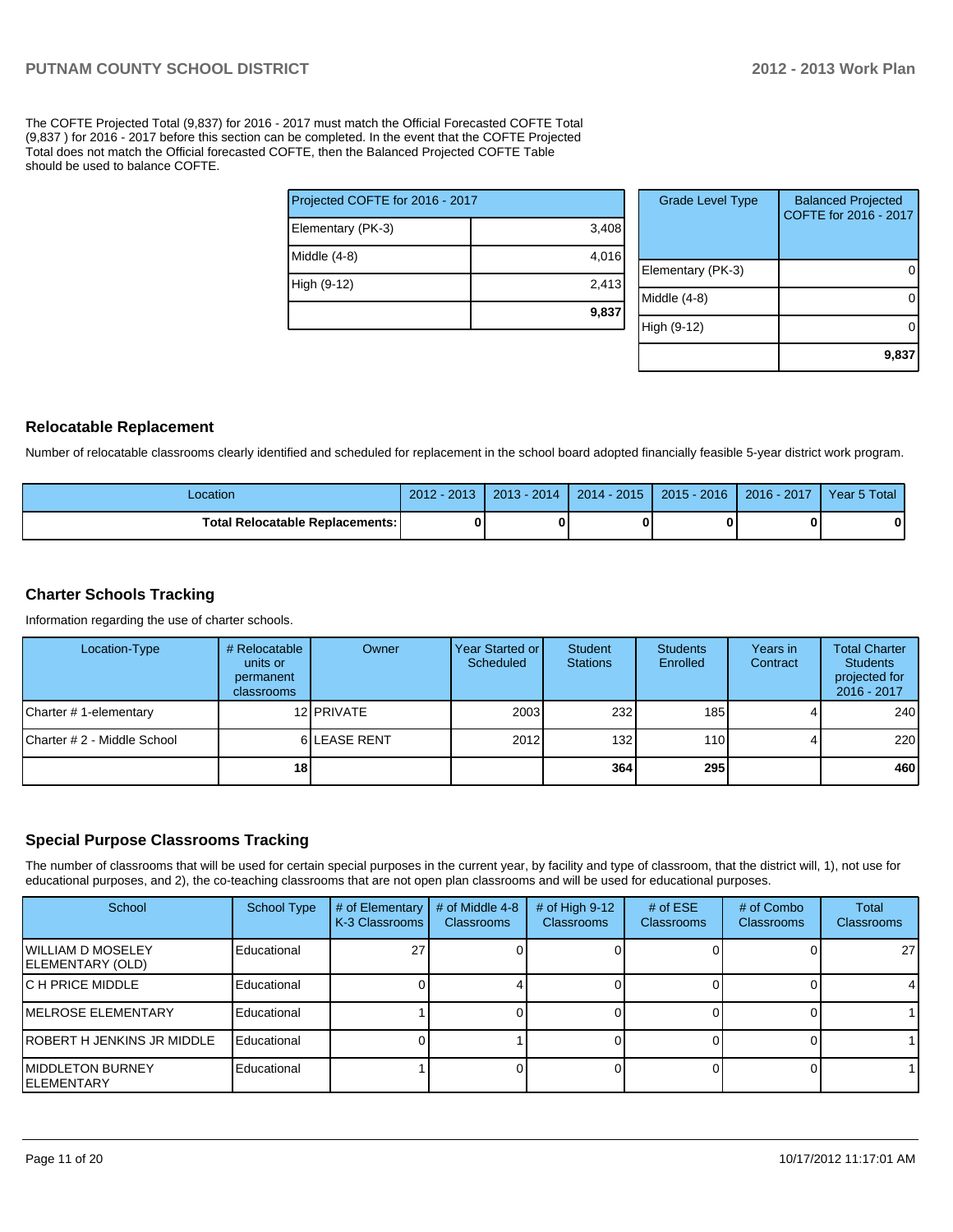| IPALATKA SENIOR HIGH                                      | Educational                          |    |  |  |    |
|-----------------------------------------------------------|--------------------------------------|----|--|--|----|
| IOCHWILLA ELEMENTARY                                      | Educational                          |    |  |  |    |
| William D. Moseley Elementary<br>(NEW) (aka River Breeze) | Educational                          |    |  |  |    |
| IW H BEASLEY MIDDLE                                       | Educational                          |    |  |  |    |
|                                                           | <b>Total Educational Classrooms:</b> | 37 |  |  | 45 |

| School                               |  | School Type $\left  \frac{1}{2}$ # of Elementary $\left  \frac{1}{2}$ of Middle 4-8 $\left  \frac{1}{2}$ # of High 9-12<br><b>IK-3 Classrooms I</b> | <b>Classrooms</b> | <b>Classrooms</b> | # of $ESE$<br><b>Classrooms</b> | # of Combo<br><b>Classrooms</b> | Total<br><b>Classrooms</b> |
|--------------------------------------|--|-----------------------------------------------------------------------------------------------------------------------------------------------------|-------------------|-------------------|---------------------------------|---------------------------------|----------------------------|
| <b>Total Co-Teaching Classrooms:</b> |  |                                                                                                                                                     |                   |                   |                                 | 0                               | 0                          |

#### **Infrastructure Tracking**

**Necessary offsite infrastructure requirements resulting from expansions or new schools. This section should include infrastructure information related to capacity project schedules and other project schedules (Section 4).**

None

**Proposed location of planned facilities, whether those locations are consistent with the comprehensive plans of all affected local governments, and recommendations for infrastructure and other improvements to land adjacent to existing facilities. Provisions of 1013.33(12), (13) and (14) and 1013.36 must be addressed for new facilities planned within the 1st three years of the plan (Section 5).**

Not Specified

**Consistent with Comp Plan?** No

#### **Net New Classrooms**

The number of classrooms, by grade level and type of construction, that were added during the last fiscal year.

| List the net new classrooms added in the 2011 - 2012 fiscal year.                                                                                       |                              |                                   |                                | List the net new classrooms to be added in the 2012 - 2013 fiscal<br>Ivear. |                               |                             |                                 |                        |
|---------------------------------------------------------------------------------------------------------------------------------------------------------|------------------------------|-----------------------------------|--------------------------------|-----------------------------------------------------------------------------|-------------------------------|-----------------------------|---------------------------------|------------------------|
| "Classrooms" is defined as capacity carrying classrooms that are added to increase<br>capacity to enable the district to meet the Class Size Amendment. |                              |                                   |                                | Totals for fiscal year 2012 - 2013 should match totals in Section 15A.      |                               |                             |                                 |                        |
| Location                                                                                                                                                | $2011 - 2012$ #<br>Permanent | $2011 - 2012$ #<br><b>Modular</b> | $2011 - 2012$ #<br>Relocatable | $2011 - 2012$<br>Total                                                      | $2012 - 2013 \#$<br>Permanent | $2012 - 2013 \#$<br>Modular | $2012 - 2013 \#$<br>Relocatable | $2012 - 2013$<br>Total |
| Elementary (PK-3)                                                                                                                                       |                              |                                   |                                |                                                                             |                               |                             |                                 | ΟI                     |
| Middle (4-8)                                                                                                                                            |                              |                                   |                                |                                                                             |                               |                             |                                 |                        |
| High (9-12)                                                                                                                                             |                              |                                   |                                |                                                                             |                               |                             |                                 | $\Omega$               |
|                                                                                                                                                         |                              |                                   |                                |                                                                             |                               |                             |                                 | 0                      |

#### **Relocatable Student Stations**

Number of students that will be educated in relocatable units, by school, in the current year, and the projected number of students for each of the years in the workplan.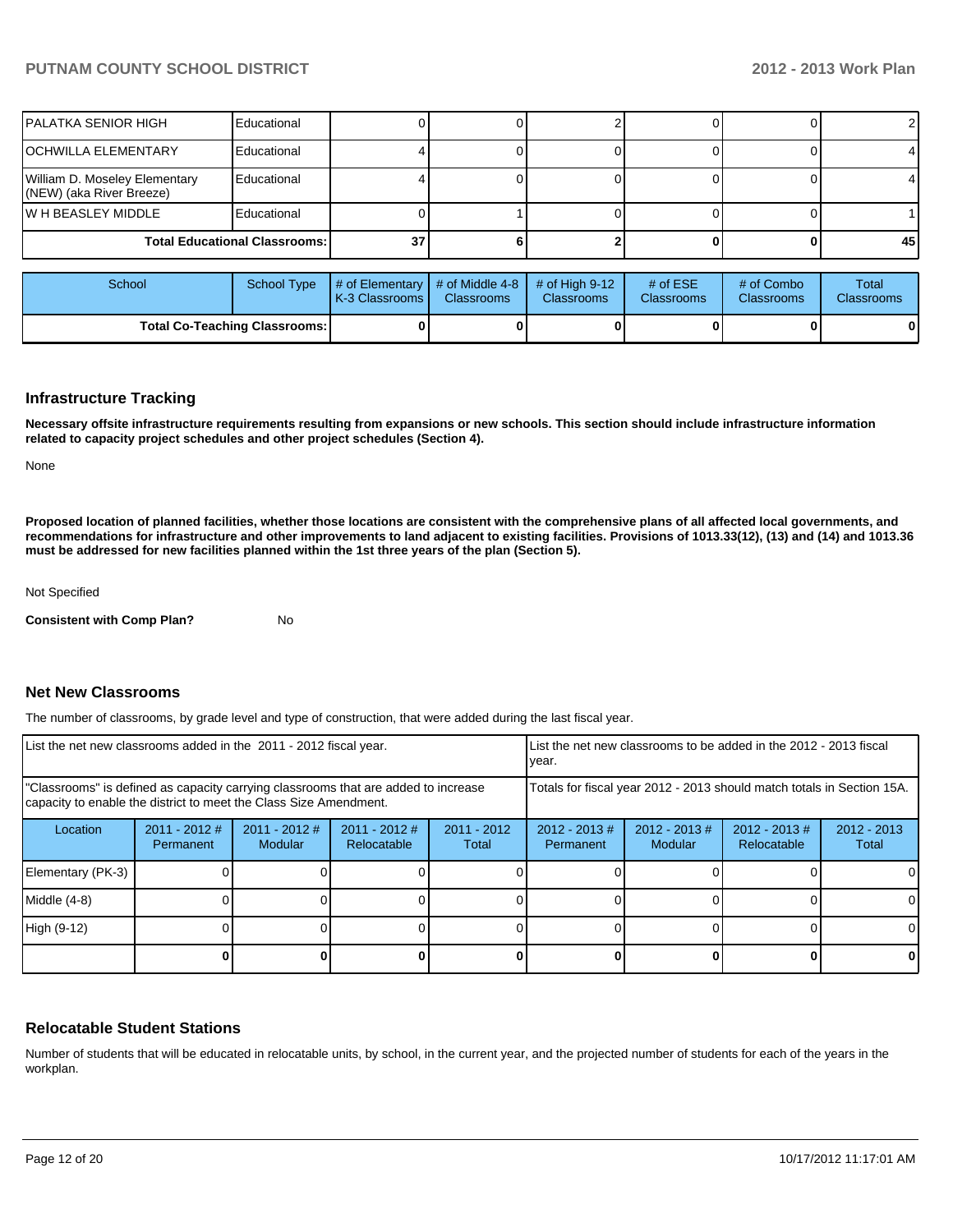| <b>Site</b>                                               | 2012 - 2013 | 2013 - 2014 | $2014 - 2015$  | $2015 - 2016$ | 2016 - 2017 | 5 Year Average  |
|-----------------------------------------------------------|-------------|-------------|----------------|---------------|-------------|-----------------|
| WILLIAM D MOSELEY ELEMENTARY (OLD)                        | 22          | 22          | 22             | 22            | 22          | 22              |
| <b>MELLON ELEMENTARY</b>                                  | 108         | 108         | 108            | 108           | 108         | 108             |
| <b>KELLEY SMITH ELEMENTARY</b>                            | 156         | 156         | 156            | 156           | 156         | 156             |
| <b>INTERLACHEN SENIOR HIGH</b>                            | 65          | 65          | 65             | 65            | 65          | 65              |
| C H PRICE MIDDLE                                          | 10          | 10          | 10             | 10            | 10          | 10 <sup>1</sup> |
| <b>MELROSE ELEMENTARY</b>                                 | 0           | $\mathbf 0$ | $\Omega$       | $\Omega$      | $\Omega$    | $\mathbf 0$     |
| JAMES A LONG ELEMENTARY                                   | 0           | $\mathbf 0$ | 0              | $\Omega$      | 0           | 0               |
| ROBERT H JENKINS JR MIDDLE                                | $\Omega$    | $\Omega$    | $\Omega$       | $\Omega$      | $\Omega$    | $\Omega$        |
| <b>INTERLACHEN ELEMENTARY</b>                             | 119         | 119         | 119            | 119           | 119         | 119             |
| BROWNING PEARCE ELEMENTARY (NEW)                          | 150         | 150         | 150            | 150           | 150         | 150             |
| <b>GEORGE C. MILLER INTERMEDIATE</b>                      | 44          | 44          | 44             | 44            | 44          | 44              |
| MIDDLETON BURNEY ELEMENTARY                               | 88          | 88          | 88             | 88            | 88          | 88              |
| <b>CRESCENT CITY JUNIOR SENIOR HIGH</b>                   | 50          | 50          | 50             | 50            | 50          | 50              |
| PALATKA SENIOR HIGH                                       | 0           | $\mathbf 0$ | $\mathbf 0$    | $\Omega$      | $\Omega$    | $\overline{0}$  |
| ELEANOR H MILLER SCHOOL                                   | 97          | 97          | 97             | 97            | 97          | 97              |
| <b>OCHWILLA ELEMENTARY</b>                                | 18          | 18          | 18             | 18            | 18          | 18              |
| William D. Moseley Elementary (NEW) (aka River<br>Breeze) | $\Omega$    | $\Omega$    | $\Omega$       | $\Omega$      | $\Omega$    | $\overline{0}$  |
| Q I ROBERTS MIDDLE                                        | $\Omega$    | $\mathbf 0$ | $\overline{0}$ | $\Omega$      | 0           | $\overline{0}$  |
| W H BEASLEY MIDDLE                                        | $\Omega$    | $\Omega$    | $\Omega$       | $\Omega$      | $\Omega$    | $\overline{0}$  |
| NORTH EAST FLORIDA EDUCATION<br><b>CONSORTIUM</b>         | $\Omega$    | $\Omega$    | $\Omega$       | $\Omega$      | $\Omega$    | $\overline{0}$  |
| Totals for PUTNAM COUNTY SCHOOL DISTRICT                  |             |             |                |               |             |                 |
| Total students in relocatables by year.                   | 927         | 927         | 927            | 927           | 927         | 927             |
| Total number of COFTE students projected by year.         | 10,366      | 10,252      | 10,164         | 10,005        | 9,837       | 10,125          |
| Percent in relocatables by year.                          | 9%          | 9%          | 9%             | 9%            | 9%          | 9%              |

### **Leased Facilities Tracking**

Exising leased facilities and plans for the acquisition of leased facilities, including the number of classrooms and student stations, as reported in the educational plant survey, that are planned in that location at the end of the five year workplan.

| Location                           | # of Leased<br>Classrooms 2012 - I<br>2013 | <b>FISH Student</b><br><b>Stations</b> | Owner | # of Leased<br>l Classrooms 2016 - I<br>2017 | <b>FISH Student</b><br><b>Stations</b> |
|------------------------------------|--------------------------------------------|----------------------------------------|-------|----------------------------------------------|----------------------------------------|
| IW H BEASLEY MIDDLE                |                                            |                                        |       |                                              |                                        |
| WILLIAM D MOSELEY ELEMENTARY (OLD) |                                            |                                        |       |                                              |                                        |
| IMELLON ELEMENTARY                 |                                            |                                        |       |                                              |                                        |
| İKELLEY SMITH ELEMENTARY           |                                            | 18 <sup>1</sup>                        |       |                                              |                                        |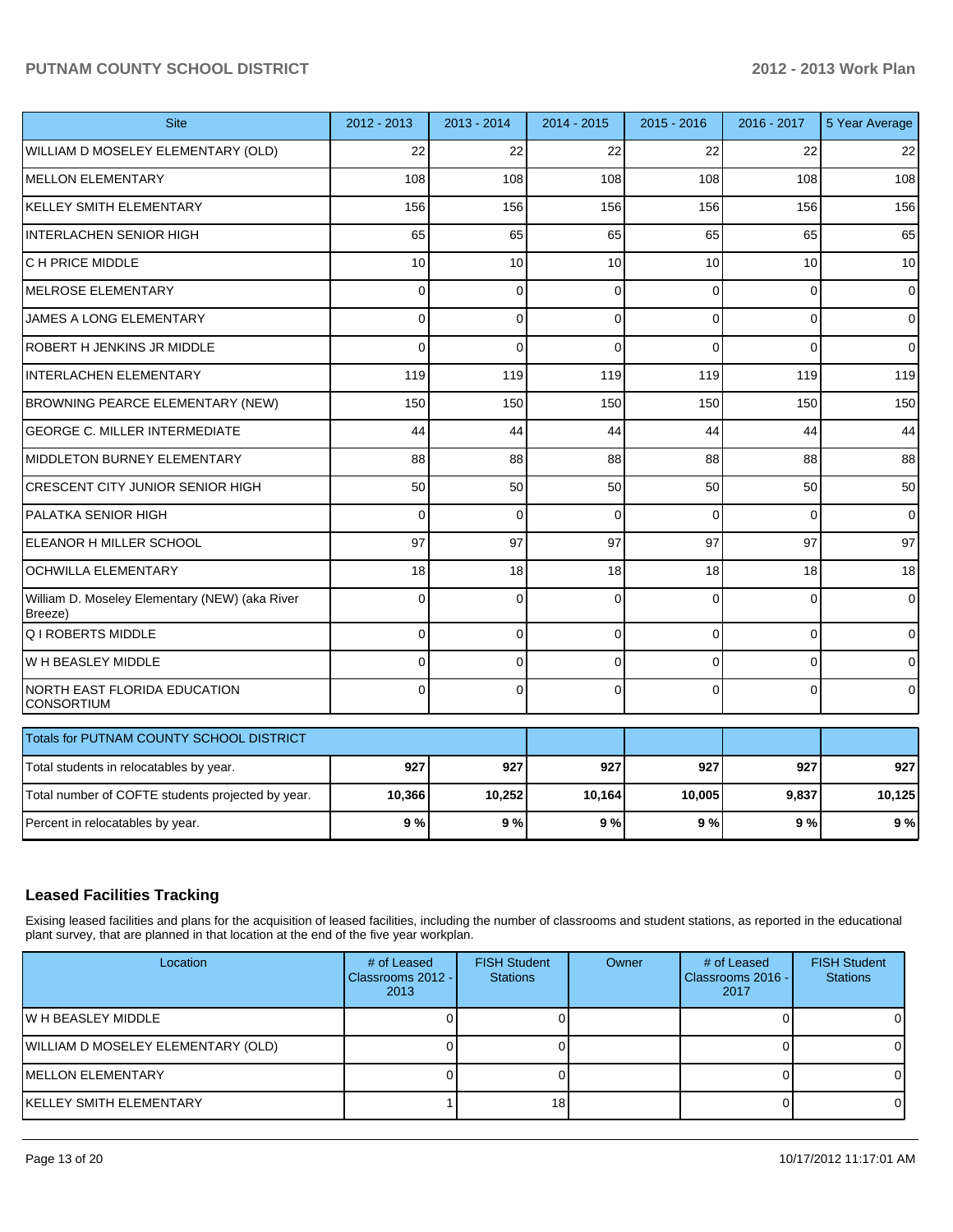| INTERLACHEN SENIOR HIGH                                   |          |    |          | 01             |
|-----------------------------------------------------------|----------|----|----------|----------------|
| <b>C H PRICE MIDDLE</b>                                   | 0        |    | n        | 01             |
| William D. Moseley Elementary (NEW) (aka River<br>Breeze) | 0        |    | C        | o١             |
| NORTH EAST FLORIDA EDUCATION CONSORTIUM                   | $\Omega$ | ŋ  | $\Omega$ | $\overline{0}$ |
| <b>Q I ROBERTS MIDDLE</b>                                 | ŋ        |    |          | 01             |
| <b>GEORGE C. MILLER INTERMEDIATE</b>                      | 0        |    | ŋ        | 0              |
| <b>CRESCENT CITY JUNIOR SENIOR HIGH</b>                   | $\Omega$ |    | ∩        | ΩI             |
| IPALATKA SENIOR HIGH                                      | ŋ        |    |          | ΩI             |
| ELEANOR H MILLER SCHOOL                                   | 0        |    |          | 01             |
| OCHWILLA ELEMENTARY                                       | 0        | O  | 0        | 01             |
| MELROSE ELEMENTARY                                        | C        |    | C        | 0              |
| <b>JAMES A LONG ELEMENTARY</b>                            | 0        |    |          | 01             |
| IROBERT H JENKINS JR MIDDLE                               | 0        | U  | 0        | οI             |
| INTERLACHEN ELEMENTARY                                    | $\Omega$ |    | ∩        | ΩI             |
| BROWNING PEARCE ELEMENTARY (NEW)                          | ŋ        |    |          | o١             |
|                                                           |          | 18 |          | 0              |

#### **Failed Standard Relocatable Tracking**

Relocatable units currently reported by school, from FISH, and the number of relocatable units identified as 'Failed Standards'.

Nothing reported for this section.

# **Planning**

#### **Class Size Reduction Planning**

**Plans approved by the school board that reduce the need for permanent student stations such as acceptable school capacity levels, redistricting, busing, year-round schools, charter schools, magnet schools, public-private partnerships, multitrack scheduling, grade level organization, block scheduling, or other alternatives.**

None

#### **School Closure Planning**

**Plans for the closure of any school, including plans for disposition of the facility or usage of facility space, and anticipated revenues.**

None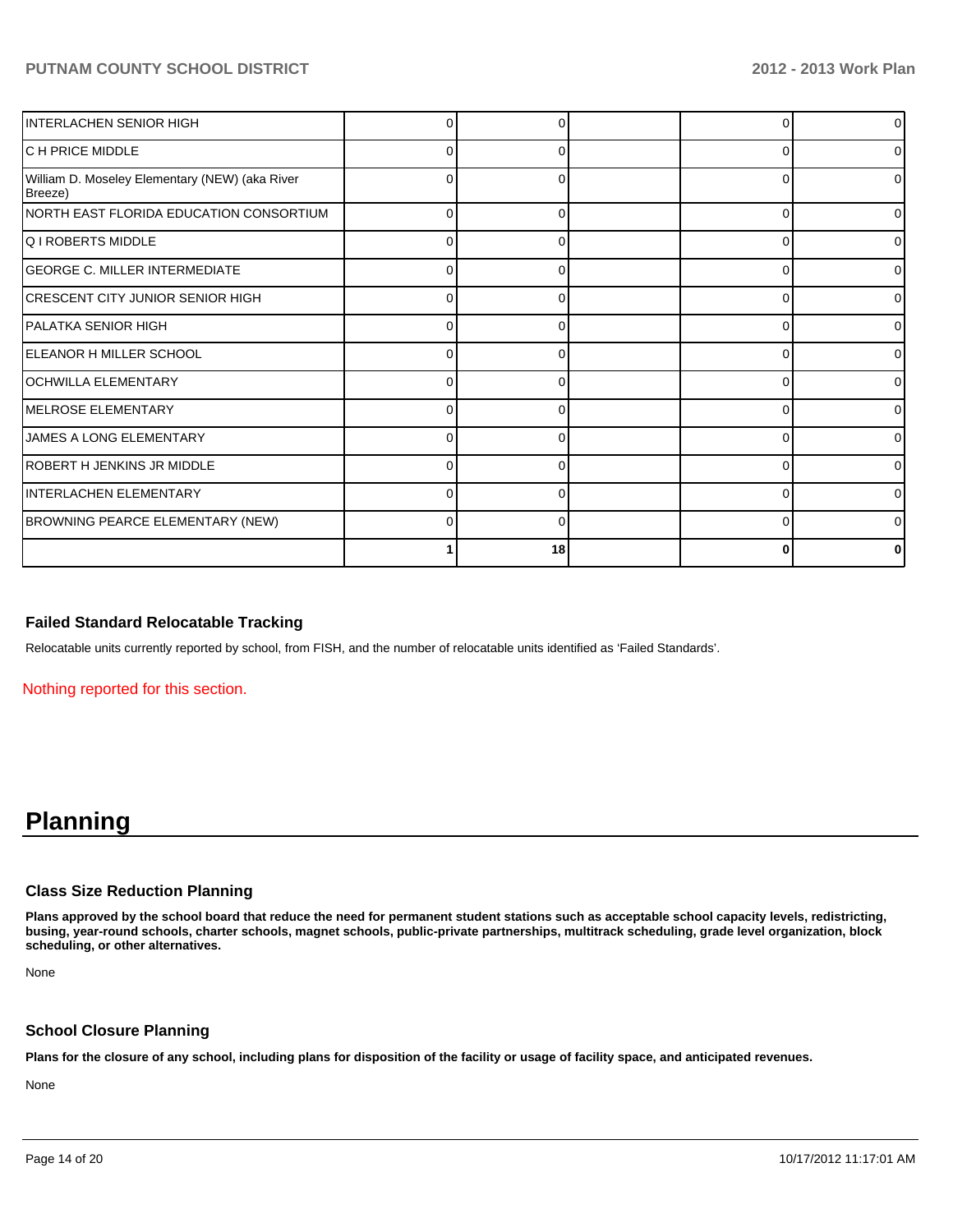# Five Year Survey - Ten Year Capacity **10/17/2012** PUTNAM COUNTY SCHOOL DISTRICT

**Schedule of capital outlay projects projected to ensure the availability of satisfactory student stations for the projected student enrollment in K - 12 programs for the future 5 years beyond the 5-year district facilities work program.**

| Project                                | Location, Community, Quadrant or other general<br>location | <b>Projected Cost</b> |
|----------------------------------------|------------------------------------------------------------|-----------------------|
| New Elementary School A                | <b>NE Putnam County</b>                                    | \$20,000,000          |
| New Elementary School B                | North Putnam County                                        | \$20,000,000          |
| New Middle School AA                   | South Putnam County                                        | \$30,000,000          |
| New Middle School BB                   | North Putnam County                                        | \$30,000,000          |
| New Elementary School C                | Satsuma Area of Putnam County                              | \$20,000,000          |
| QI Roberts Middle School Addition      | SR 100 West Putnam                                         | \$5,000,000           |
| <b>EH Miller Intermediate Addition</b> | Horseman's Club Road, Putnam                               | \$3,000,000           |
| New High School AAA                    | <b>NE Putnam County</b>                                    | \$45,000,000          |
|                                        |                                                            | \$173,000,000         |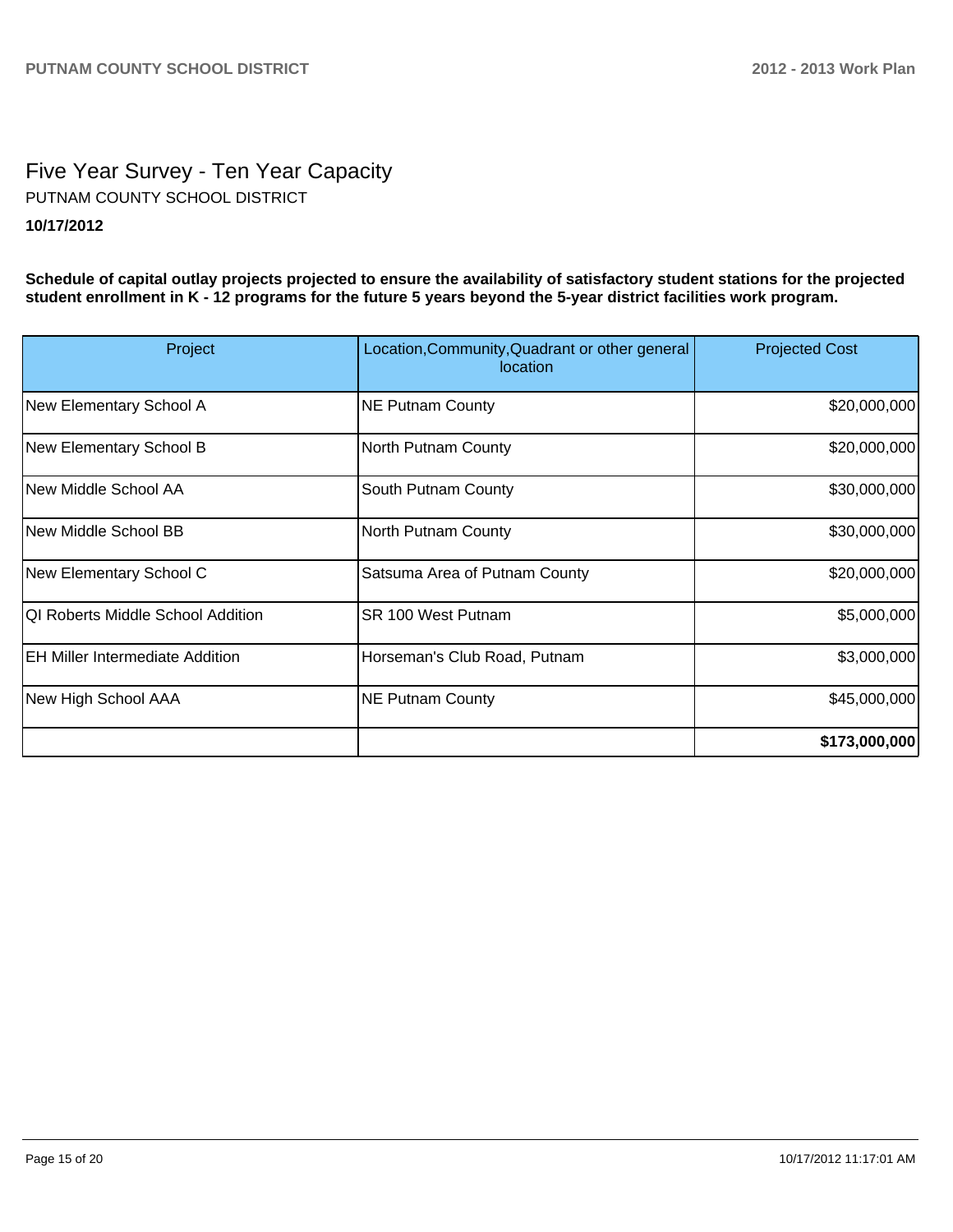## Five Year Survey - Ten Year Infrastructure **10/17/2012** PUTNAM COUNTY SCHOOL DISTRICT

### **Proposed Location of Planned New, Remodeled, or New Additions to Facilities in 6 thru 10 out years (Section 28).**

new elementary school "A", NE Putnam County; new elementary school "B", north Putnam County; new middle school "AA", south Putnam County; new middle school "BB", north Putnam county; new elementary school "C", Satsuma area; addition to QI Roberts middle school; addition to EH Miller school ESE; new high school "AAA", NE Putnam county

#### **Plans for closure of any school, including plans for disposition of the facility or usage of facility space, and anticipated revenues in the 6 thru 10 out years (Section 29).**

None

Five Year Survey - Ten Year Maintenance PUTNAM COUNTY SCHOOL DISTRICT

#### **10/17/2012**

**District projects and locations regarding the projected need for major renovation, repair, and maintenance projects within the district in years 6 - 10 beyond the projects plans detailed in the five years covered by the work plan.**

| Project                           | <b>Projected Cost</b> |
|-----------------------------------|-----------------------|
| life safety upgrades              | \$100,000             |
| air conditioning upgrades         | \$1,000,000           |
| roofing renovations               | \$3,000,000           |
| paving sealing/striping           | \$250,000             |
| electrical upgrades               | \$500,000             |
| flooring upgrades                 | \$300,000             |
| painting renovation               | \$300,000             |
| indoor air quality                | \$50,000              |
| fire alarm upgrades/certification | \$150,000             |
| minor projects                    | \$500,000             |
| general renovations               | \$20,000,000          |
|                                   | \$26,150,000          |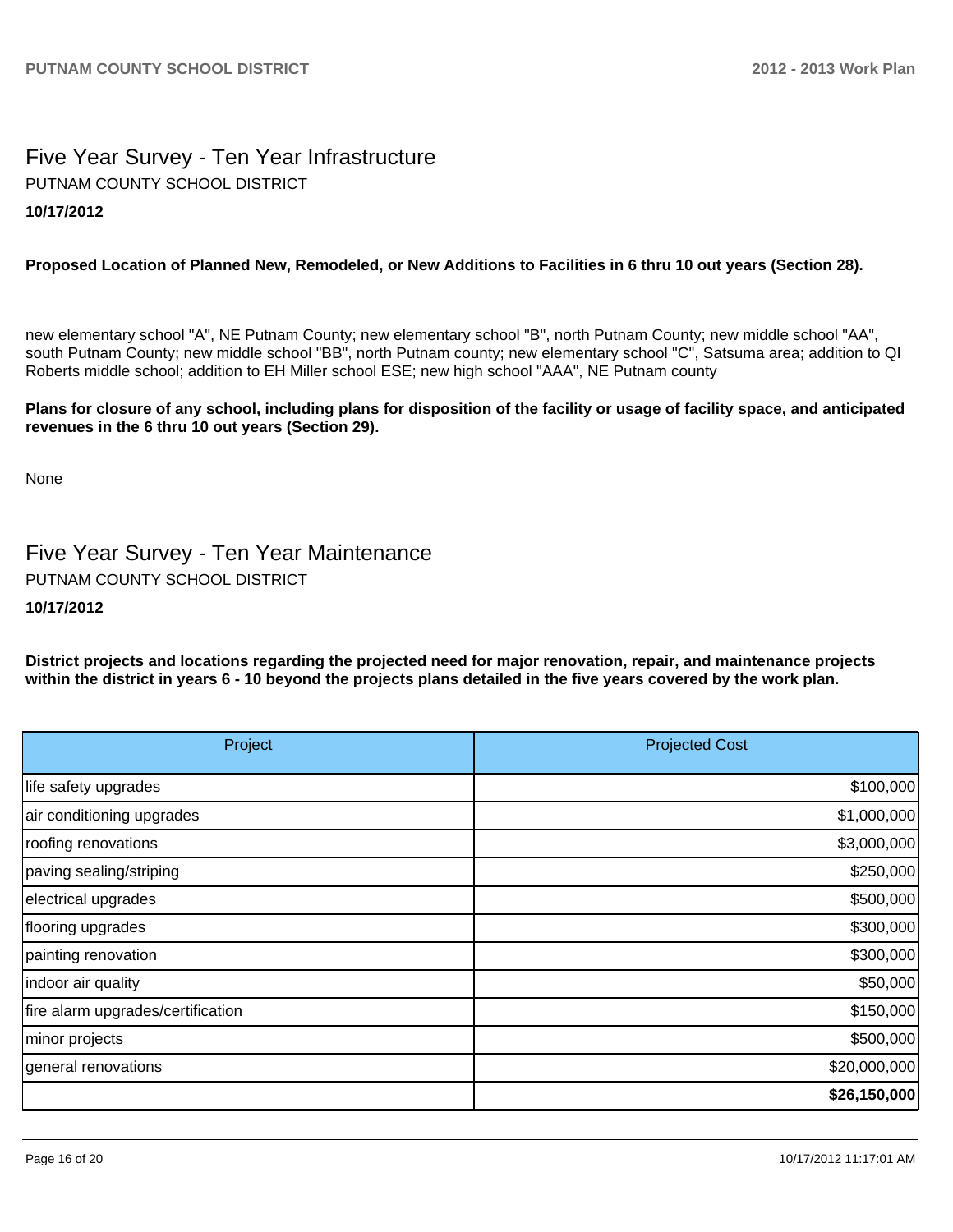# Five Year Survey - Ten Year Utilization **10/17/2012** PUTNAM COUNTY SCHOOL DISTRICT

**Schedule of planned capital outlay projects identifying the standard grade groupings, capacities, and planned utilization rates of future educational facilities of the district for both permanent and relocatable facilities.**

| <b>Grade Level</b><br>Projections | <b>FISH Student</b><br><b>Stations</b> | <b>Actual FISH</b><br>Capacity | Actual<br><b>COFTE</b> | Actual<br><b>Utilization</b> | Actual new<br><b>Student</b><br>Capacity to be<br>added/remove | Projected<br><b>COFTE</b> | Projected<br><b>Utilization</b> |
|-----------------------------------|----------------------------------------|--------------------------------|------------------------|------------------------------|----------------------------------------------------------------|---------------------------|---------------------------------|
| Elementary -<br>District Totals   | 8,085                                  | 8,085                          | 5,793.68               | 71.66 %                      | 2,438                                                          | 6,164                     | 58.58 %                         |
| Middle - District<br>Totals       | 3,280                                  | 2,952                          | 2,062.42               | 69.87 %                      | 2,149                                                          | 2,543                     | 49.85 %                         |
| High - District<br>Totals         | 4,790                                  | 4,429                          | 3,223.46               | 72.78 %                      | 1,500                                                          | 2,451                     | 41.34 %                         |
| Other - ESE, etc                  | <b>236</b>                             | 236                            | 121.06                 | 51.30 %                      | 148                                                            | 352                       | 91.67 %                         |
|                                   | 16,391                                 | 15,702                         | 11,200.62              | 71.33 %                      | 6,235                                                          | 11,510                    | 52.47 %                         |

**Combination schools are included with the middle schools for student stations, capacity, COFTE and utilization purposes because these facilities all have a 90% utilization factor. Use this space to explain or define the grade groupings for combination schools.**

No comments to report.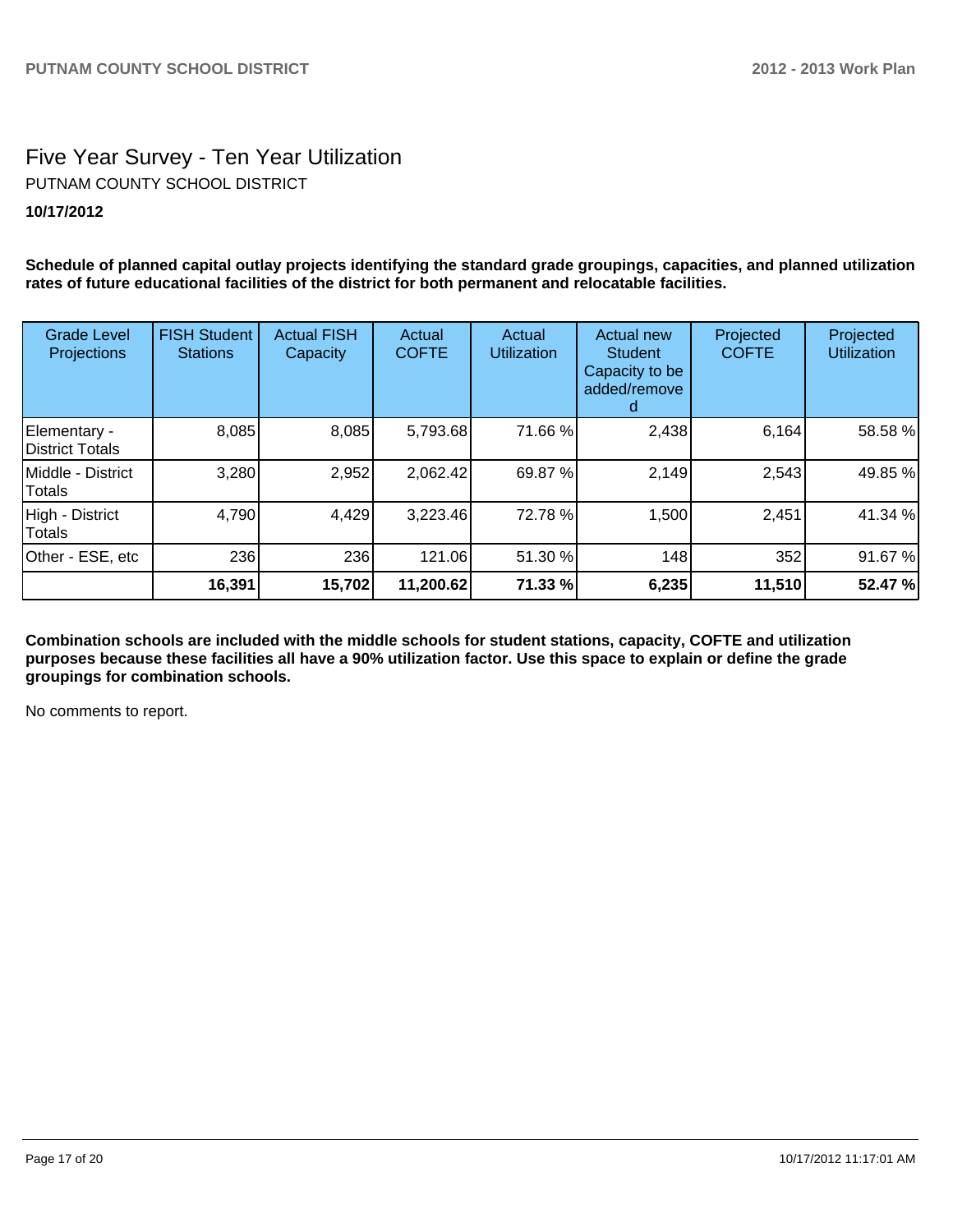# Five Year Survey - Twenty Year Capacity **10/17/2012** PUTNAM COUNTY SCHOOL DISTRICT

**Schedule of capital outlay projects projected to ensure the availability of satisfactory student stations for the projected student enrollment in K - 12 programs for the future 11 - 20 years beyond the 5-year district facilities work program.**

| Project                 | Location, Community, Quadrant or other<br>general location | <b>Projected Cost</b> |
|-------------------------|------------------------------------------------------------|-----------------------|
| New Elementary School A | North Putnam County                                        | \$30,000,000          |
| New Elementary School B | <b>West Putnam County</b>                                  | \$30,000,000          |
| New Elementary School C | South Putnam County                                        | \$30,000,000          |
| INew Middle School AA   | Southwest Putnam County                                    | \$40,000,000          |
| New Middle School BB    | North Putnam County                                        | \$40,000,000          |
| New High School AAA     | <b>Putnam County</b>                                       | \$75,000,000          |
| New High School BBB     | <b>Putnam County</b>                                       | \$75,000,000          |
|                         |                                                            | \$320,000,000         |

Five Year Survey - Twenty Year Infrastructure PUTNAM COUNTY SCHOOL DISTRICT

#### **10/17/2012**

**Proposed Location of Planned New, Remodeled, or New Additions to Facilities in the 11 through 20 out years (Section 28).**

new elementary school "A", north putnam; new elementary school "B", west putnam; new elementary school "C", south putnam; new middle school "AA", SW putnam; new middle school "BB", north putnam; new high school "AAA", central putnam; new high school "BBB",NW putnam.

**Plans for closure of any school, including plans for disposition of the facility or usage of facility space, and anticipated revenues in the 11 through 20 out years (Section 29).**

None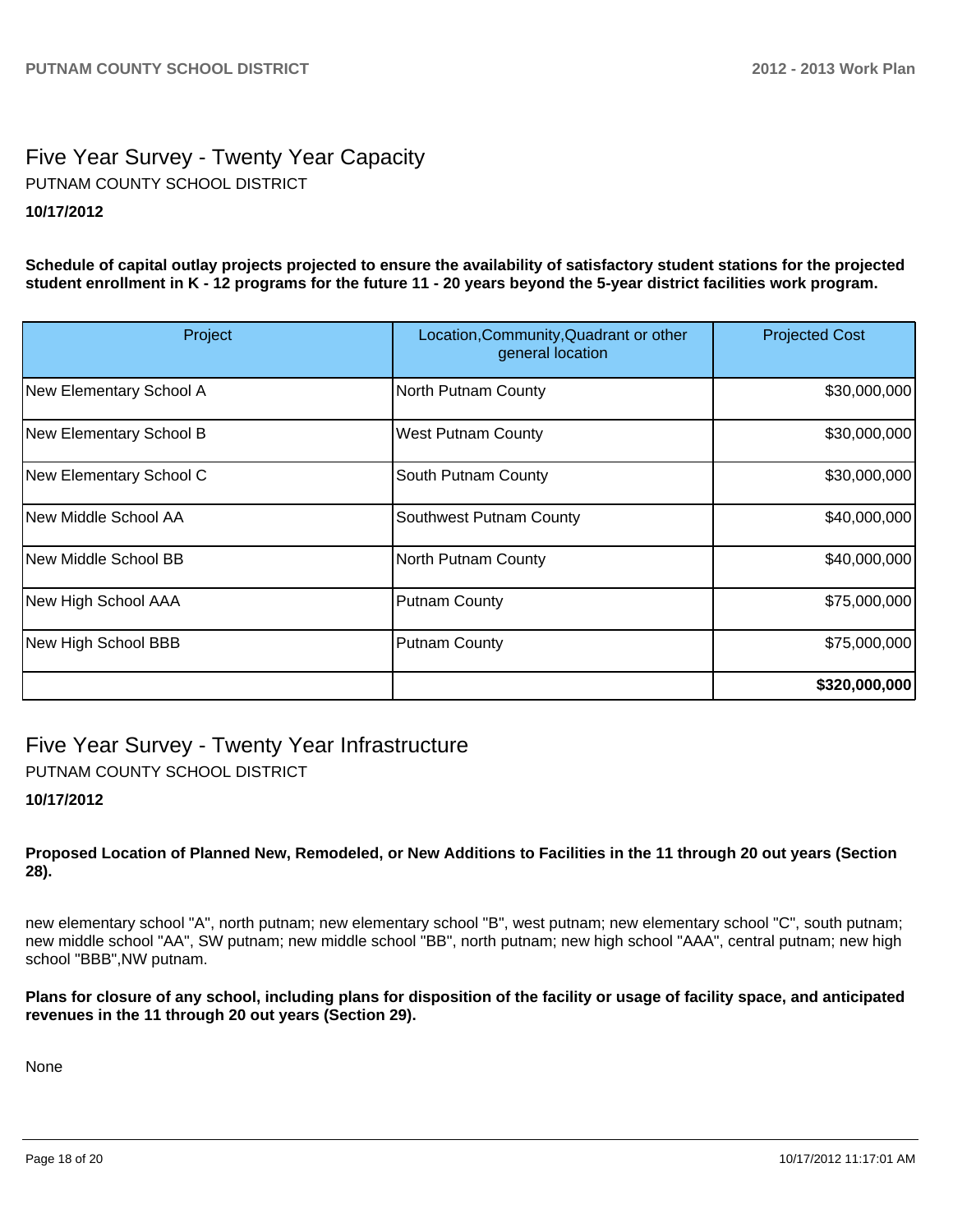# Five Year Survey - Twenty Year Maintenance **10/17/2012** PUTNAM COUNTY SCHOOL DISTRICT

**District projects and locations regarding the projected need for major renovation, repair, and maintenance projects within the district in years 11 - 20 beyond the projects plans detailed in the five years covered by the work plan.**

| Project                     | <b>Projected Cost</b> |
|-----------------------------|-----------------------|
| life safty upgrades         | \$200,000             |
| air conditioning upgrades   | \$2,000,000           |
| roofing renovations         | \$10,000,000          |
| paving/sealing/striping     | \$500,000             |
| electrical upgrades         | \$500,000             |
| flooring replacements       | \$500,000             |
| painting renovations        | \$500,000             |
| indoor air quality          | \$100,000             |
| fire alarm/intercom upgrade | \$150,000             |
| minor projects              | \$1,000,000           |
| genral renovations          | \$20,000,000          |
|                             | \$35,450,000          |